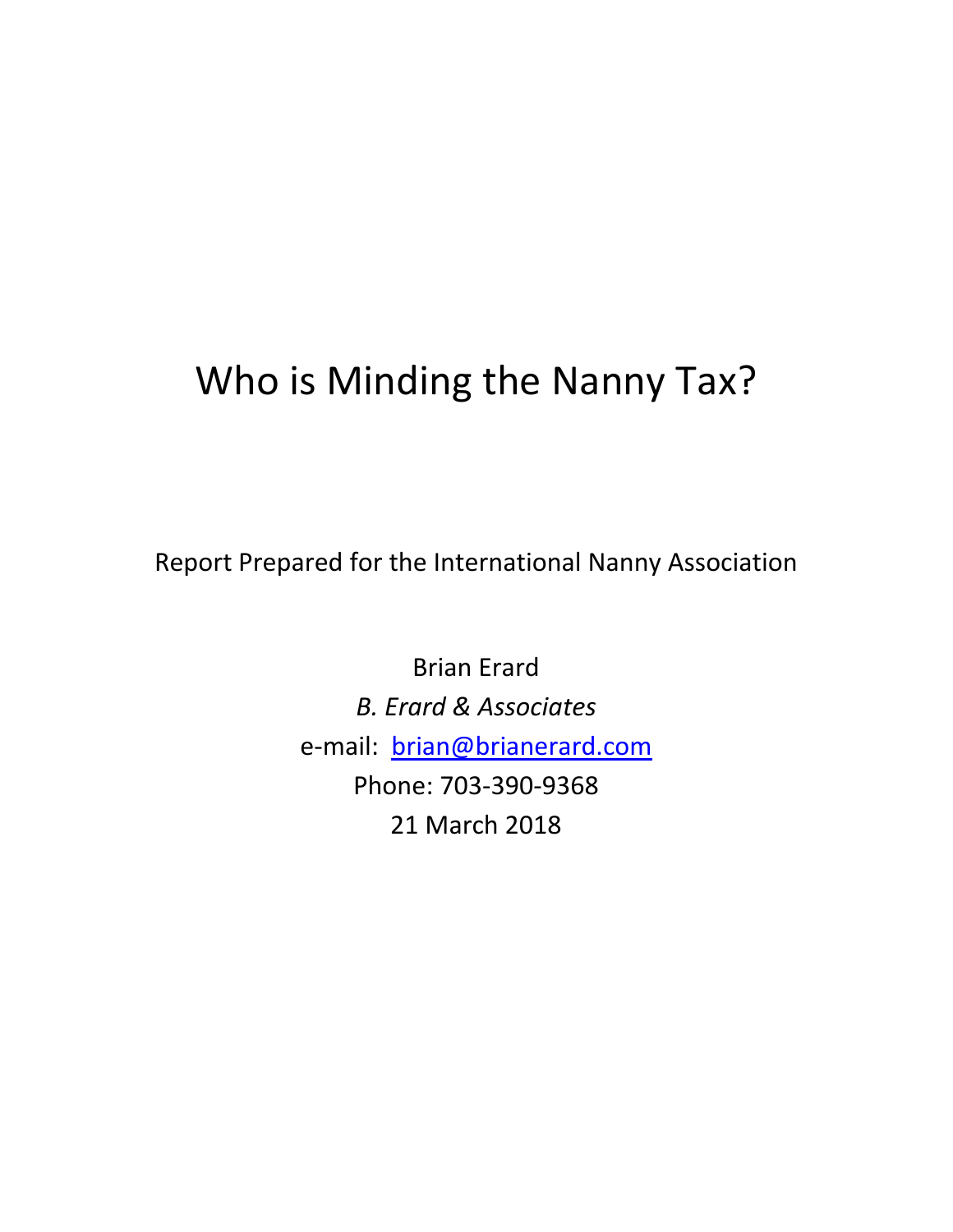#### **Executive Summary**

Households are generally responsible for filing and remitting various federal and state employment taxes, commonly subsumed under the moniker "the Nanny Tax", when they employ domestic help, such as a nanny, senior caregiver, housekeeper, health aide, cook, or gardener. The largest of these taxes are the federal Social Security and Medicare taxes administered under the Federal Insurance Contributions Act (FICA), which are applied at a combined rate of 15.3% to the wages of any household employee who is paid more than \$2,100 over the course of a year. Household employers are also responsible for federal unemployment taxes administered under the Federal Unemployment Tax Act (FUTA). Besides these federal taxes, a household employer is generally required to remit certain state payroll taxes.

Failure to pay the Nanny Tax has resulted in numerous high profile scandals involving political appointees of every U.S. president from Clinton to Trump. These "Nannygate" cases are symptomatic of a pervasive, but understudied, compliance problem. Improving our understanding of Nanny Tax evasion is important, not only because it is a potentially significant source of federal and state revenue leakage, but also because of its adverse implications for a particularly vulnerable class of workers. Among those who are legally authorized to work, the Nanny Tax serves as the pathway through which domestic workers are able to access unemployment insurance, Social Security, Medicare, and other employment-related benefits. Being paid over the table also helps domestic workers to establish the credit needed to rent an apartment, purchase a car, obtain a mortgage, or secure a personal loan. At the same time, all of the various labor market and social issues that surround the topic of illegal immigration are relevant, because a sizeable share of unauthorized immigrants support themselves and their families by providing personal services to households. Compliance with the Nanny Tax involves important interactions between a relatively well-off segment of the population and a relatively poor segment. These interactions are complicated by an inadequate understanding among both segments regarding their rights and responsibilities.

Despite past legislative efforts to reduce the compliance burden associated with household employment taxes, noncompliance with the Nanny Tax has mushroomed. In this study, we perform a systematic and detailed analysis of the extent to which household employers fail to comply with their federal Nanny Tax obligations. We find evidence of pervasive noncompliance.

Household employers are required to file Schedule H (*Household Employment Taxes*) annually with their individual income tax returns to report and remit the federal payroll taxes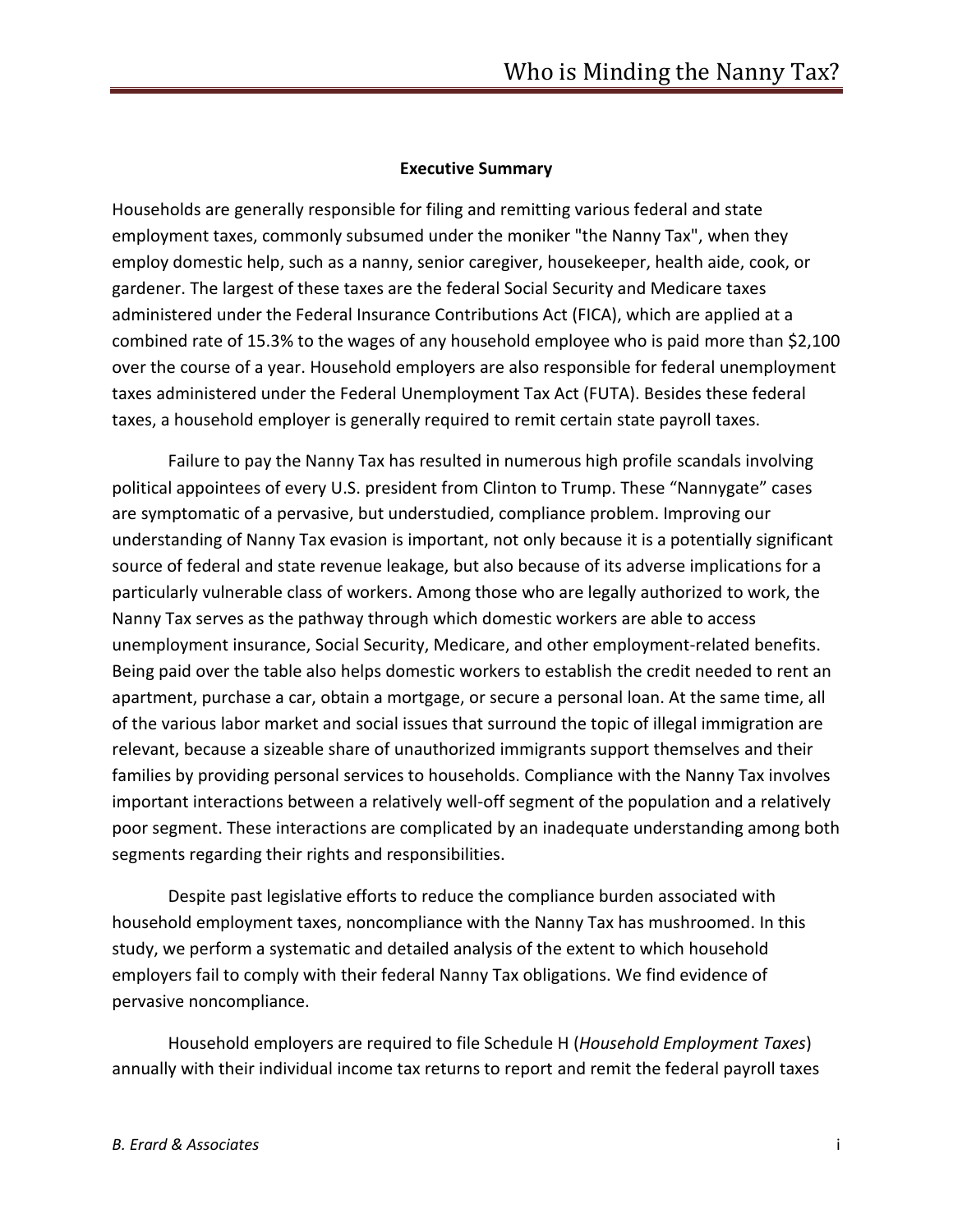for their employees. As indicated in the chart below, we find that only 5.3% of the estimated 3.6 million household employers in 2015 actually complied with this requirement.

|                        | <b>Number of Schedule H</b> |  |
|------------------------|-----------------------------|--|
|                        | <b>Returns (Thousands)</b>  |  |
| Actual                 | 191                         |  |
| Required               | 3,600                       |  |
| <b>Compliance rate</b> | 5.3%                        |  |

#### **Estimated Nanny Tax filing compliance rate for tax year 2015**

As summarized in the chart below, we estimate that household employers failed to report and remit from \$2.4 billion to \$4 billion in federal payroll taxes for tax year 2015. When household employers pay their workers under the table, the employees are unlikely to report those earnings on their income tax returns. We estimate that this resulted in between \$980 million and \$1.7 billion in unpaid federal individual income taxes for tax year 2015. Overall, then, the combined estimated federal payroll and individual income tax gap associated with household employment earnings amounts to between \$3.3 and \$5.7 billion, which implies that only 22% to 32.4% of all required taxes were actually reported and remitted. Evidence from Consumer Expenditure Survey data on household expenditures for child care in one's own home suggests that the higher end of this range is quite plausible. These estimates do not even account for unpaid state income and payroll taxes.

| <b>Tax Source</b>            | <b>Lower Bound</b> Upper Bound<br>(\$ Millions) | (\$ Millions) |
|------------------------------|-------------------------------------------------|---------------|
| Payroll Taxes                | 2,370                                           | 4,029         |
| <b>Employee Income Taxes</b> | 979                                             | 1,666         |
| <b>Total Tax Gap</b>         | 3,349                                           | 5,695         |
| <b>Compliance Rate</b>       | 32.4%                                           | 22.0%         |

#### **Estimated Nanny Tax gap for tax year 2015**

This massive level of noncompliance is partly attributable to a knowledge gap. Many household employers are blissfully ignorant of their Nanny Tax responsibilities and the risks and penalties associated with noncompliance – a problem that has been compounded by a lack of clear guidance from the IRS on what constitutes an employer-employee relationship.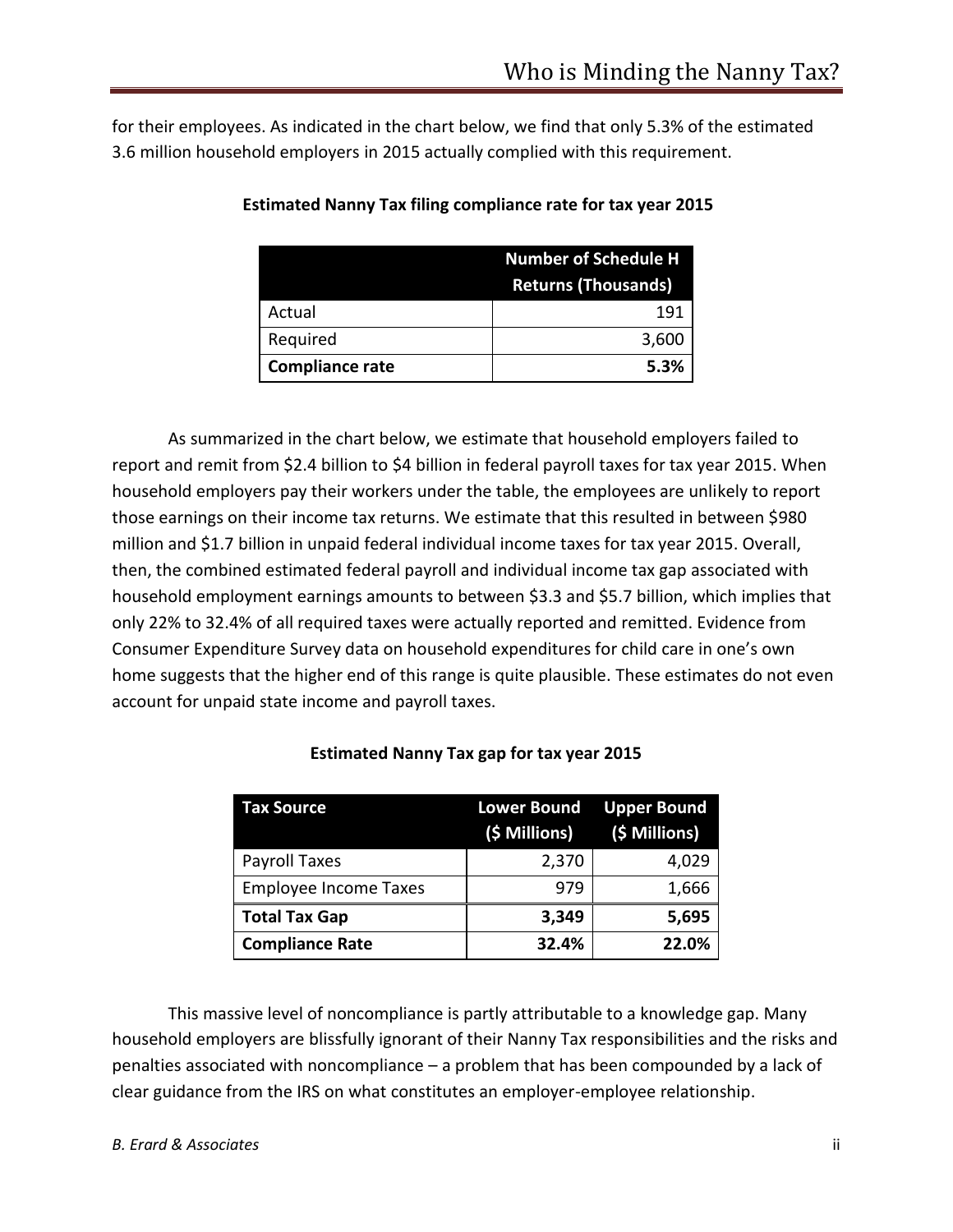Inadequate enforcement also has played a role. Even relatively thorough tax audits fail to adequately probe for and detect Nanny Tax evasion. In order to persuade household employers to mind the Nanny Tax, it is necessary to address these knowledge and enforcement gaps. To address the knowledge gap, we propose that the IRS:

- Team with other stakeholders, including tax preparers, household employee advocacy groups, and state revenue authorities to:
	- o Identify ways to simplify Nanny Tax compliance;
	- o Clear up Nanny Tax misconceptions; and
	- $\circ$  Educate household employers and their employees regarding their rights and responsibilities.
- Revise its publications on household employment to more plainly state the Agency's position on the circumstances under which domestic workers are deemed to be household employees.
- Introduce an online application similar to the "employee/contractor decision tool" that the Australian Taxation Office makes available to its taxpayers. This easy-to-use application takes the user through a series of questions that lead to a clear determination of whether a worker is an employee or an independent contractor. Provided that the user has given accurate responses to the questions, the user can then rely on this determination for tax purposes. A record of the user's responses and the resulting determination can be downloaded by the user to demonstrate due diligence in the event of an audit.
- Consider working with lawmakers to establish a rebuttable presumption that an employer-employee relationship exists when a household hires workers to perform personal services in or around the home. The burden would then be placed on the household to rebut this classification, for instance by providing evidence that the worker operates or is employed by a business that has the right to control how the work is performed.

To address the enforcement gap, we propose a tailored enforcement strategy along the lines of the compliance campaigns that the IRS has begun rolling out to address specific large and international business compliance issues. An important objective of this campaign should be to make the perceived risk of detection and punishment more salient to Nanny Tax violators so as to disrupt the existing culture of tax noncompliance. To achieve this goal, the IRS should: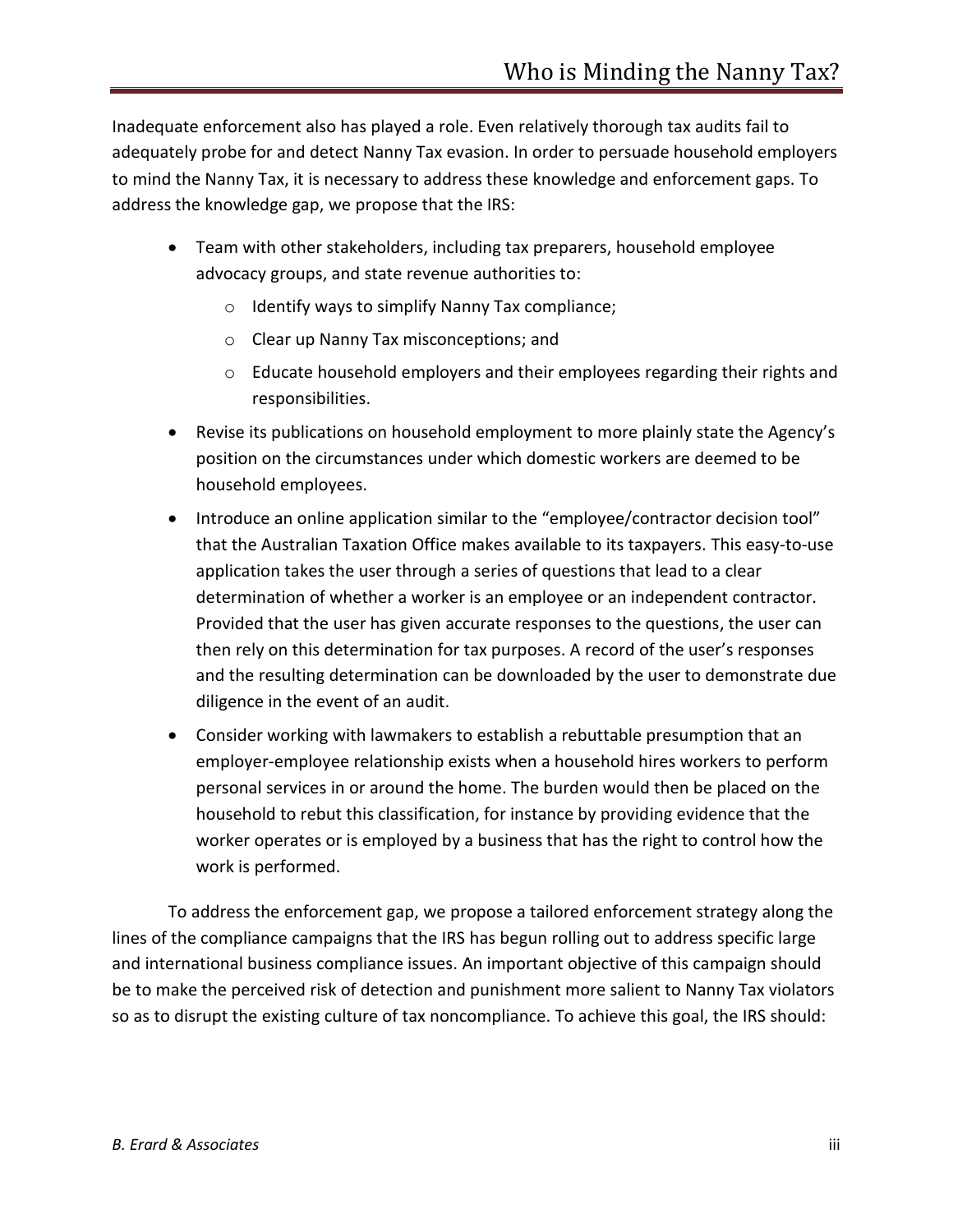- Allocate more resources to Nanny Tax enforcement.
- Develop more effective methods to probe for the presence of domestic workers.
- Apply these methods more routinely during audits, especially when examining returns that fit the profile for Nanny Tax noncompliance.
- Introduce strategies to promote compliance among domestic workers as well as their employers.
- Consider offering an amnesty prior to the launch of the compliance campaign as a potential way to encourage Nanny Tax evaders to come forward voluntarily and to ease the transition to a tougher enforcement regime.
- Revisit with lawmakers the special exemption of household employers from income tax withholding responsibilities.

Beyond addressing the knowledge and enforcement gaps, it is important to reduce the compliance burden associated with the Nanny Tax. Although the introduction of Schedule H simplified compliance with federal payroll requirements to some degree, it did nothing to address the state-level Nanny Tax compliance burden. The IRS and state tax administrations should work together on ways to coordinate and simplify the overall compliance process.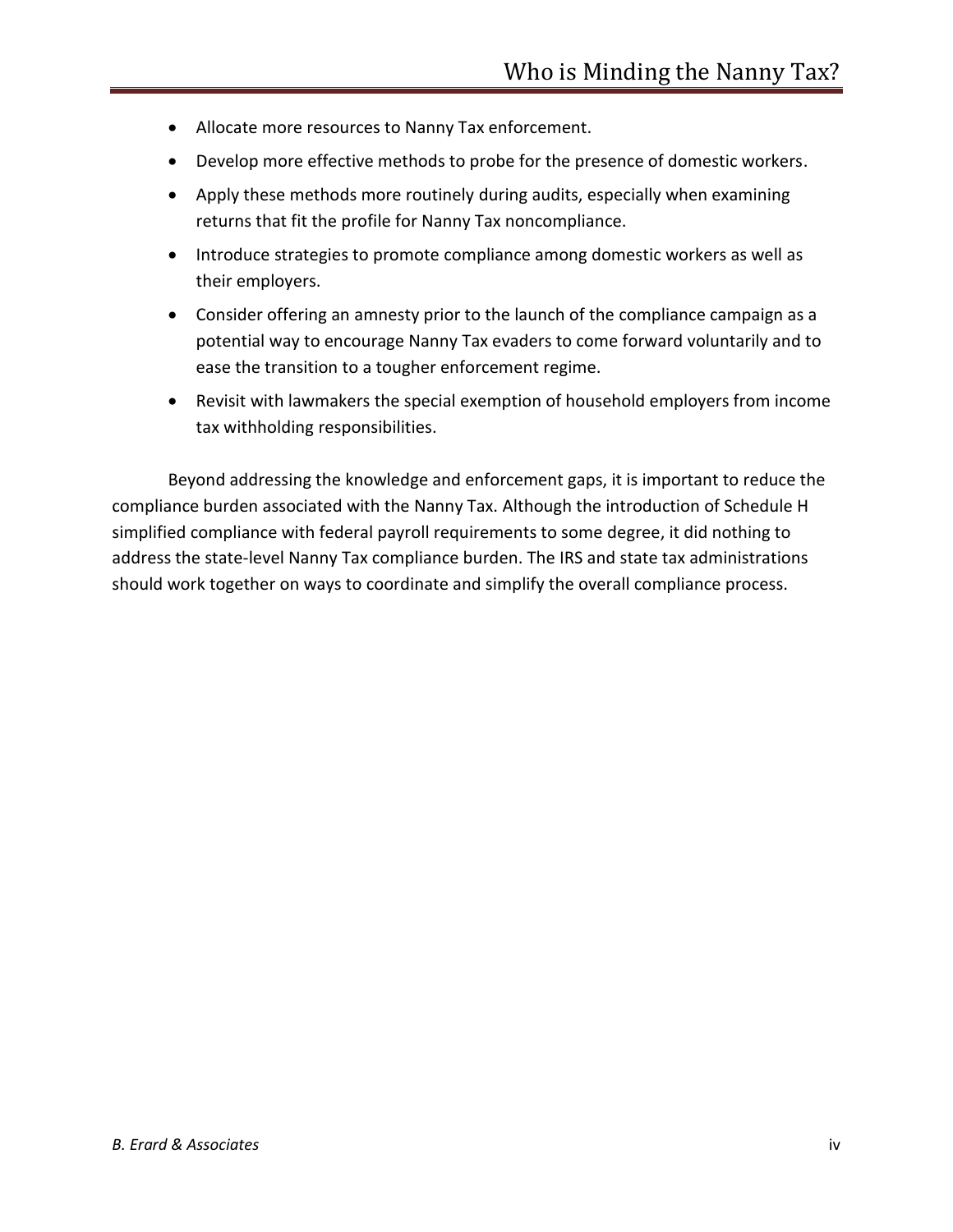# Who is Minding the Nanny Tax?

#### **1. Introduction**

Households are generally responsible for filing and remitting various federal and state employment taxes, commonly subsumed under the moniker "the Nanny Tax", when they employ domestic help, such as a nanny, senior caregiver, housekeeper, health aide, cook, or gardener. The largest of these taxes are the federal Social Security and Medicare taxes administered under the Federal Insurance Contributions Act (FICA), which are applied at a combined rate of 15.3% to the wages of any household employee who is paid more than \$2,100 over the course of a year. Household employers are also responsible for federal unemployment taxes administered under the Federal Unemployment Tax Act (FUTA) when they pay their employees more than \$1,000 in any quarter of the current or preceding calendar years. FUTA tax is normally applied at a rate of 0.6% of wages.<sup>1</sup> Besides these federal taxes, a household employer is generally required to remit certain state payroll taxes. In addition to state unemployment insurance contributions, these payroll taxes may include disability and/or workers' compensation insurance, depending on the state where the work is performed.

Failure to pay the Nanny Tax has resulted in numerous high profile scandals involving political appointees of every U.S. president from Clinton to Trump. This ongoing parade of "Nannygate" cases is symptomatic of a pervasive, but understudied, compliance problem. $2$ Improving our understanding of Nanny Tax evasion is important, not only because it is a potentially significant source of federal and state revenue leakage, but also because of its adverse implications for a particularly vulnerable class of workers. Among those who are legally authorized to work, the Nanny Tax serves as the pathway through which domestic workers are able to access unemployment insurance, Social Security, Medicare, and other employmentrelated benefits. Being paid over the table also helps domestic workers to establish the credit needed to rent an apartment, purchase a car, obtain a mortgage, or secure a personal loan. At the same time, all of the various labor market and social issues that surround the topic of illegal immigration are relevant, because a sizeable share of unauthorized immigrants support themselves and their families by providing personal services to households. Compliance with the Nanny Tax involves important interactions between a relatively well-off segment of the population and a relatively poor segment. These interactions are complicated by an inadequate understanding among both segments regarding their rights and responsibilities.

 $\overline{a}$ 

<sup>&</sup>lt;sup>1</sup> The FUTA tax rate is higher for employers who do not make timely state unemployment tax payments as well as for employers who reside in a credit reduction state.

 $2^{2}$  For those interested in delving into other research on Nanny Tax compliance, see the excellent studies conducted by Bloomquist & An (2006) and Haskins (2010).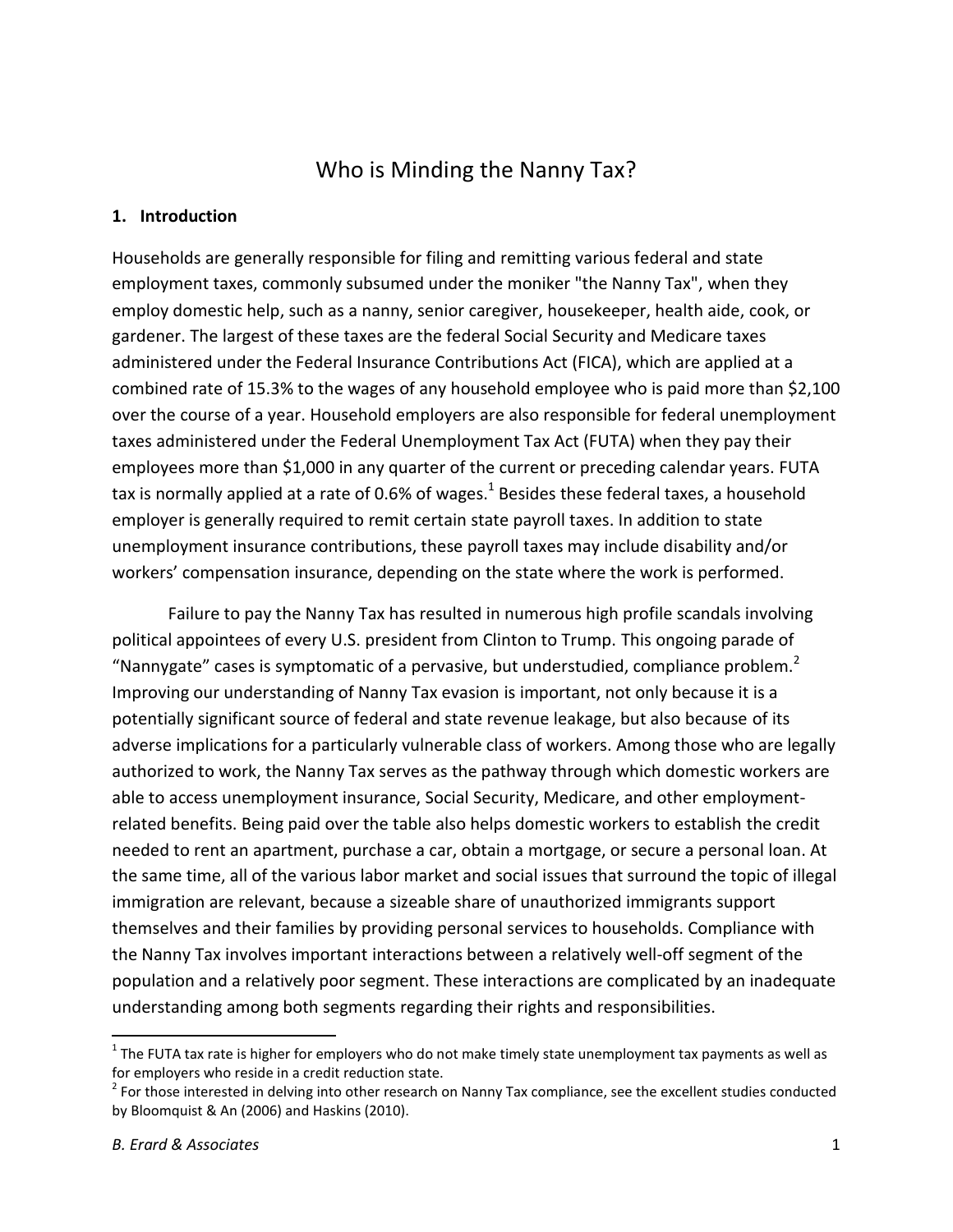In this study, we perform a systematic and detailed analysis of the extent to which household employers fail to comply with their federal Nanny Tax obligations. We find evidence of pervasive noncompliance. According to our estimates, only 5.3% of household employers file Schedule H (*Household Employment Taxes*) with their individual income tax returns and remit the required payroll taxes for their domestic employees. Overall, only \$1.1 billion in payroll taxes were remitted with Schedule H in 2015, leaving an estimated revenue gap of between \$2.4 billion and \$4 billion. Evidence from Consumer Expenditure Survey data on household expenditures for child care in one's own home suggests that the higher end of this range is quite plausible. When domestic workers are paid under the table, they are unlikely to pay income tax on their earnings. We estimate that the failure to report earnings from domestic work results in a federal individual income tax gap of at least \$979 million and likely closer to double this amount. These estimates do not even account for unpaid state level obligations of household employers for unemployment, disability, and workers' compensation insurance or the unpaid state income tax obligations of their employees.

The remainder of this study is organized as follows. Section 2 reviews the historical trend in Schedule H filings, which points to a large and growing problem with Nanny Tax compliance. Section 3 provides a preliminary, albeit incomplete, picture of the domestic employee workforce based on Current Population Survey data on individuals who report that their longest job during the year was as a private household worker. Even this partial picture reveals evidence of a substantial compliance problem. In Section 4, we extend our analysis to account for individuals who moonlight as domestic workers and individuals who were employed as a private household worker for only a portion of the year (and who worked more hours at a different job). Accounting for these workers is challenging, because the monthly Current Population Survey that we rely on only inquires about employment status at a point in time (the survey reference week). In Section 5, we exploit the longitudinal sampling design of this survey to translate our point-in-time count of domestic workers into a count of individuals who worked for a private household at least for a portion of the year. In Section 6, we address several other measurement issues, including survey undercount of foreign-born residents, domestic workers with earnings below the Schedule H filing threshold, and domestic workers who have multiple employers (and hence are potentially associated with a separate Schedule H filing requirement among each of their employers). After accounting for these issues, we derive our estimate of federal payroll tax filing noncompliance among household employers, which indicates that extremely few household employers comply with their filing requirements. In Section 7, we develop estimates of the federal payroll tax gap among household employers as well as the federal individual income tax gap among household employees. Our estimates indicate a massive level of noncompliance. In Section 8, we examine statistics on household expenditures for in-home child care based on the Consumer Expenditure Survey. The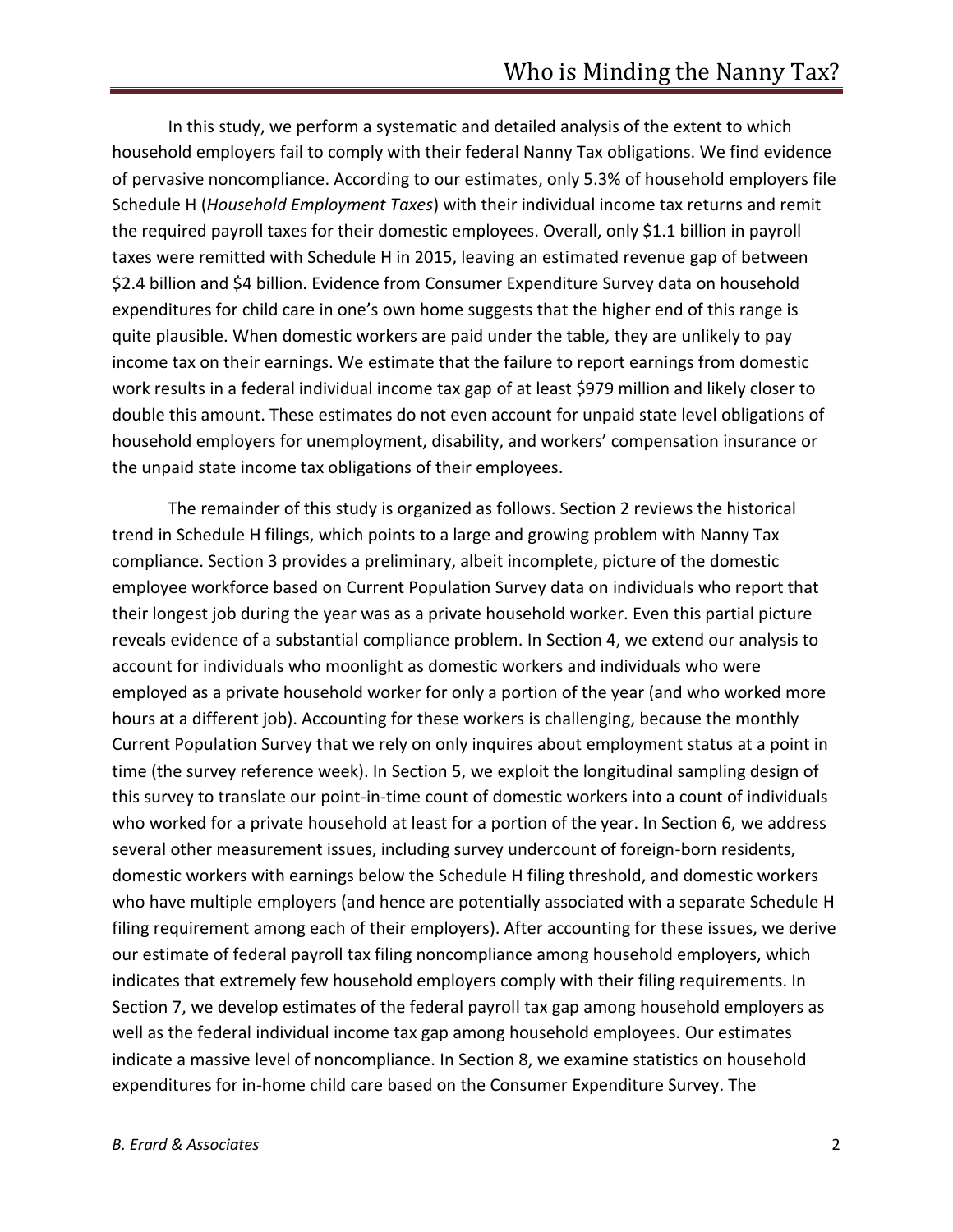consistency of these reported expenditures with our estimates of domestic child-care worker earnings provides support for our Nanny Tax gap estimates. In Section 9, we summarize the demographic characteristics of domestic workers. The vast majority of these workers are female, and about 46% are foreign-born residents. The foreign-born domestic workers are almost evenly split between lawful and unlawful immigrants. In Section 10, we conclude by proposing measures that the IRS should undertake in order to begin closing the Nanny Tax gap.

#### **2. Schedule H filing trend**

Nanny Tax compliance became a subject of national attention and Congressional scrutiny following the withdrawal of Zoë Baird's nomination for Attorney General in 1993 stemming from revelations that she had illegally employed unauthorized immigrants as domestic workers and had also failed to file and remit the required payroll taxes.<sup>3</sup> The ensuing investigations exposed that Nanny Tax evasion was, in fact, a widespread problem. Only approximately 500,000 household employers filed and remitted payroll taxes in 1994 (IRS finds more people, 1998). According to IRS estimates, this group of filers represented less than one fourth of all household employers with a federal payroll tax obligation (H.R. Rep. No. 103-491, 1994).

At that time, a household employer was required to file Form 942 (Employer's Quarterly Return for Household Employees) to report and remit Social Security and Medicare taxes for any domestic worker who was paid more than \$50 in cash wages during the calendar quarter. In addition, a separate annual filing of Form 940 was required to report and remit applicable FUTA taxes.<sup>4</sup> Schedule H was introduced in tax year 1995 as a measure to reduce the federal compliance burden faced by household employers and to improve their compliance. Under the new law, the employer now only had to submit an additional form (Schedule H) with its annual individual income tax return to report all federal payroll taxes for its domestic employees (including Social Security, Medicare, and FUTA taxes).<sup>5</sup> As well, the \$50 quarterly threshold for Social Security and Medicare taxes was replaced by an inflation-indexed annual threshold of \$1,000, and babysitters under the age of 18 were exempted from all payroll tax requirements.<sup>6</sup>

 $^3$  Although it is against the law for a household employer to hire an unauthorized immigrant, the employer remains subject to all tax withholding, reporting, and remittance requirements, regardless of whether its employees have proper work authorization.

 $^4$  A quarterly remittance of FUTA taxes was required for employers who owed more than \$100 at the end of a calendar quarter.

<sup>&</sup>lt;sup>5</sup> Household employers continue to have a requirement to report wages annually on Forms W-2 and W-3, and they must obtain an employer identification number (EIN).

 $^6$  An exception is that babysitters under the age of 18 who are not students and for whom child care is their primary occupation are subject to federal payroll taxation. Children under age the age of 21 who are paid by their parents to babysit are also exempt from payroll taxes. Babysitting of grandchildren by grandparents is also generally exempt.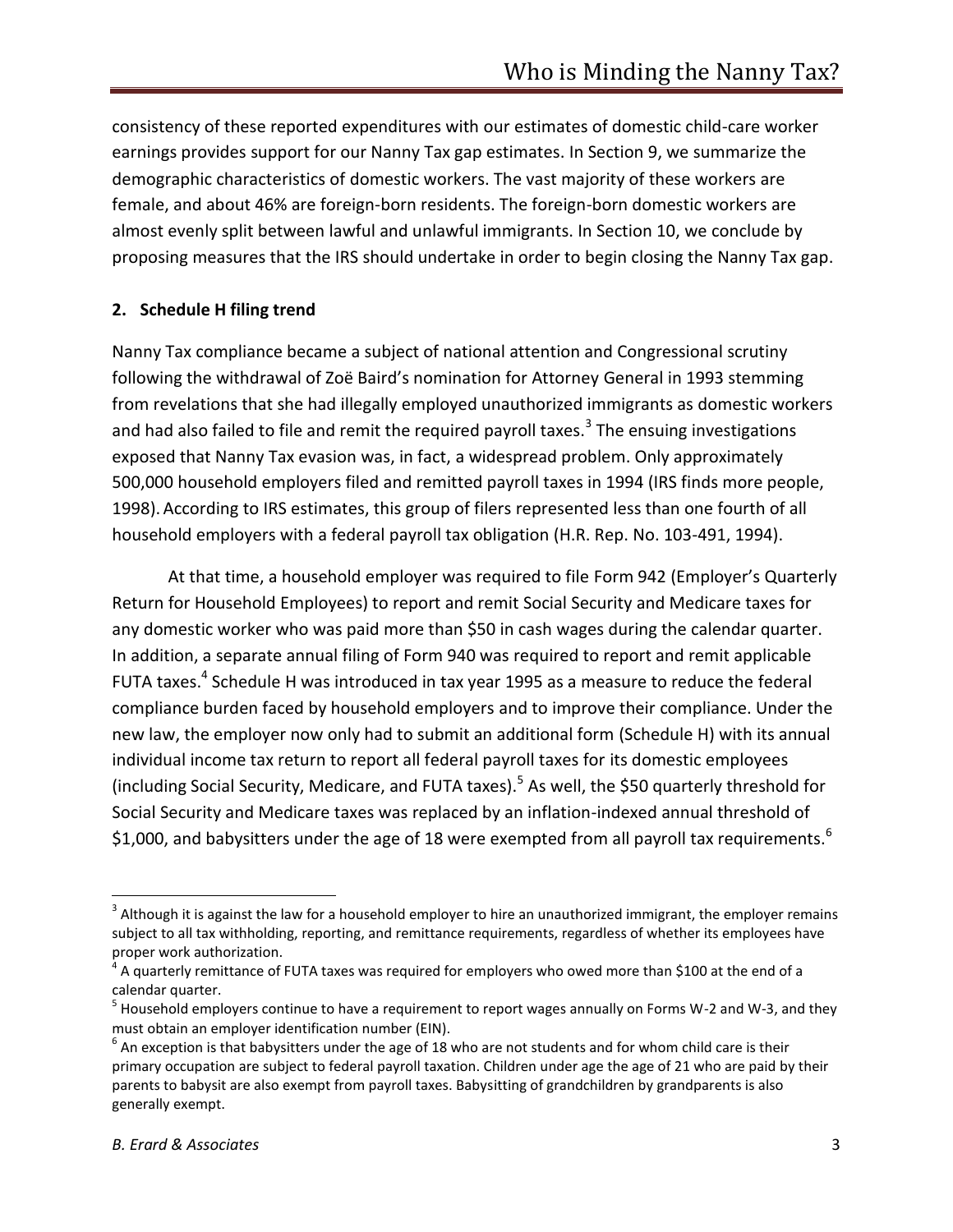Although it was hoped that, by simplifying and streamlining the filing process, tax compliance would improve over time, the immediate effect of the legislation was that roughly 200,000 fewer household employers filed and remitted payroll taxes for tax year 1995 (a 40% drop in filings). As shown in the chart below, Schedule H filings grew only modestly over the next two years, with filings peaking at about 310,000 in tax year 1997. From that year on, Schedule H filings have declined precipitously, falling to slightly fewer than 191,000 by tax year 2015.<sup>7</sup> As Bloomquist & An (2005) and Haskins (2010) have previously noted from this emerging trend, the sharp decline in Schedule H filings reflects a large and growing compliance problem.



## **3. Domestic work as a main job**

One can obtain an initial, albeit incomplete, picture of the domestic employee workforce from the Annual Social and Economic Supplement of the Current Population Survey (CPS-ASEC). This annual survey collects socio-economic and demographic information for more than 185,000 members of a multi-stage probability sample of over 100,000 U.S. households each year. The information collected includes comprehensive details regarding employment and earnings associated with one's longest-held job during the preceding calendar year. Domestic workers are assigned to the four-digit industry category 9290 (Private Household Workers) in the CPS-ASEC, which corresponds to the three-digit NAICS industry category 814.

Table 1 breaks down the occupations of workers over the age of 17 with a longest job in this industry in 2015.<sup>8</sup> According to these statistics, there were approximately 734,000 workers whose longest job was as a domestic employee in 2015. Maids/housekeepers account for the

 $^7$  Filing statistics were obtained from the annual IRS Statistics of Income Individual Income Tax Return Statistics publications for tax years 1995-2015 (Internal Revenue Service, 1997/2017).

 $^8$  The CPS-ASEC and monthly CPS public use files were retrieved from the National Bureau of Economic Research (NBER) website: http://www.nber.org/cps/.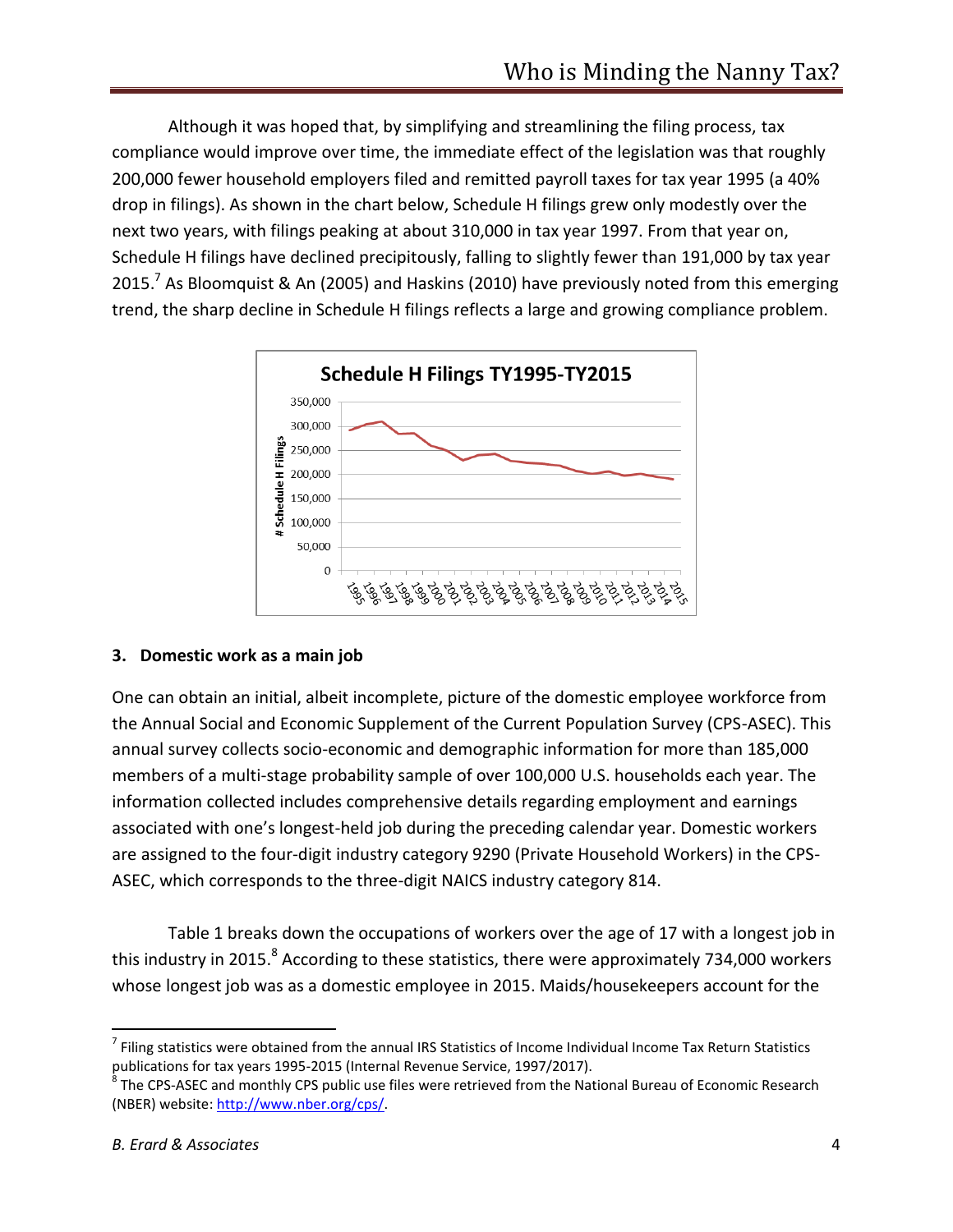largest share of these workers (46.7%), followed by child caregivers (30.5%) and personal home care aides (15.9%). Other occupations, such as cooks, gardeners, and health aides, account for the remaining 6.9% of these workers.

| <b>Occupation</b>          | <b>Number of</b><br><b>Employees</b> | Percentage<br>of Total |
|----------------------------|--------------------------------------|------------------------|
| Maid/Housekeeper           | 342,613                              | 46.7%                  |
| <b>Child Caregiver</b>     | 223,640                              | 30.5%                  |
| Personal Home Care Aide    | 116,903                              | 15.9%                  |
| <b>Other Miscellaneous</b> | 50,488                               | 6.9%                   |
| Total                      | 733,645                              | 100.0%                 |

# **Table 1: Individuals over age 17 who were employed as domestic workers in their longest-held job in 2015**

Based on their reported earnings, over 637,000 of these 734,000 domestic workers earned more than the tax year 2015 Nanny Tax threshold of \$1,900. Thus, even if we were to restrict our attention to one's longest-held job during the year and assume that each domestic employee had a single household employer, we would conclude that at least 637,000 household employers were potentially subject to federal Nanny Tax filing requirements for tax year 2015. Therefore, the fact that fewer than 191,000 Schedule H returns were actually filed for this year points to a serious compliance problem.

Below, we undertake a more comprehensive analysis to obtain a clearer picture of the actual scope of the problem. To the fullest extent possible, we exploit data on moonlighters and job changers, survey undercounts of unauthorized immigrants, and industry classification challenges to estimate the degree to which household employers comply with federal filing and remittance requirements. We also estimate the amount of federal individual income tax that goes unpaid by their employees on their earnings. Our estimates, while conservative, indicate massive noncompliance. We conclude by offering some suggestions for improving compliance.

## **4. Accounting for moonlighters and job changers**

The analysis presented in Section 3 was restricted to workers who reported that their longestheld job in 2015 was as a domestic employee. Therefore, it did not account for Individuals who moonlighted as domestic workers or those who worked for a household employer for a portion of the year but worked for a longer portion of the year at a different job. To address these issues, we rely on the monthly Current Population Survey (CPS). Under the monthly survey program, socio-economic and demographic information is collected regarding approximately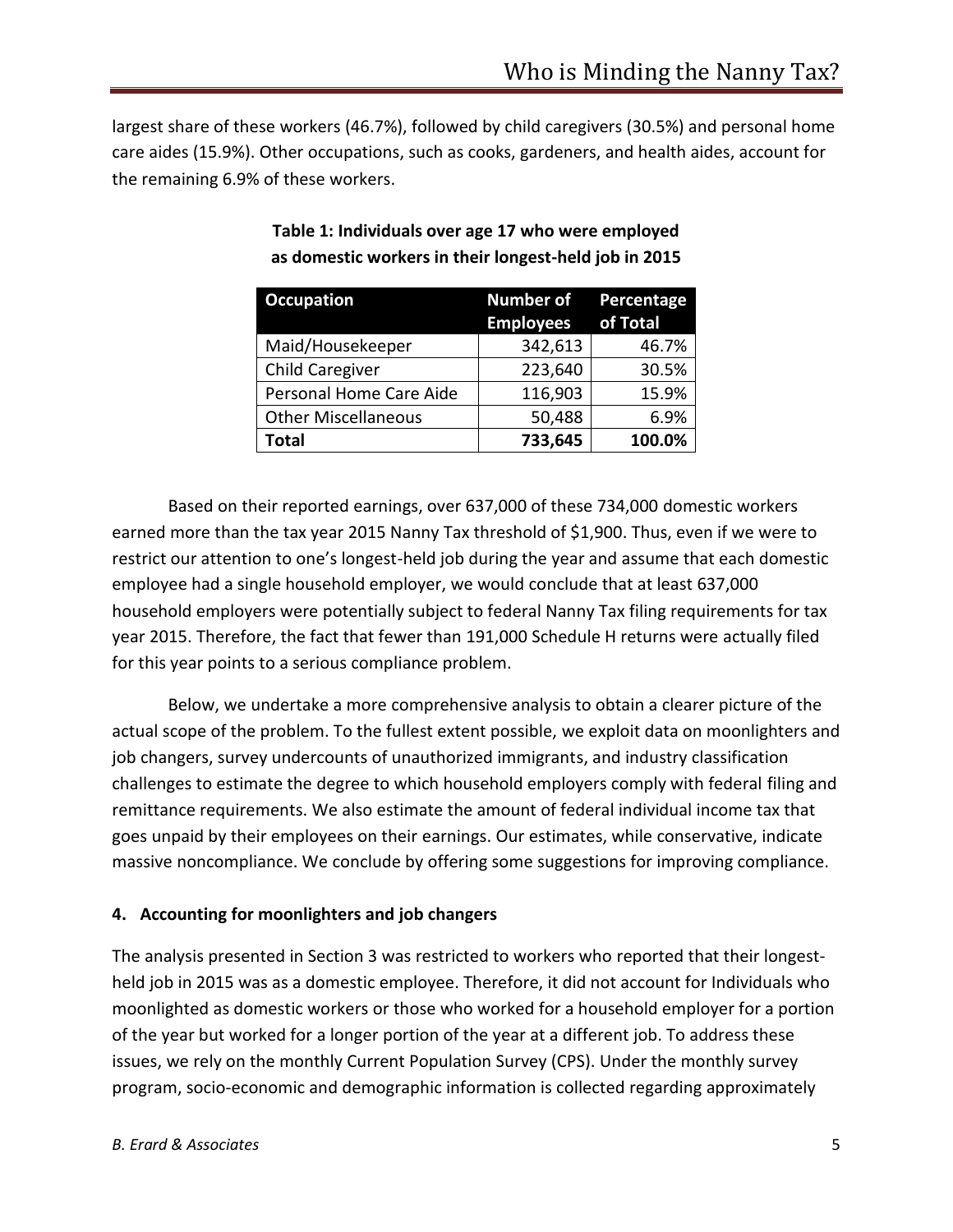130,000 residents from a multi-stage probability sample of roughly 50,000 households from the overall civilian non-institutional population. Information on the main job held during the prior week is collected for all individuals over the age of 15. Table 2 presents the weighted monthly counts of all individuals over the age of 17 who reported working as a domestic employee on their main job in 2015. $^9$  The counts range from about 719,000 to 922,000, depending on the survey month. The weighted average count across months is approximately 790,000. This figure is larger than the CPS-ASEC estimate of 734,000 individuals with a longest-held job as a domestic worker in 2015. This makes sense, because the monthly CPS figures reflect the main job held by an individual during the reference week, which is not necessarily the longest-held job over the course of the year.

| <b>Month</b>            | <b>Number of</b><br><b>Workers</b> |  |
|-------------------------|------------------------------------|--|
|                         |                                    |  |
| January                 | 922,107                            |  |
| February                | 824,581                            |  |
| March                   | 782,102                            |  |
| April                   | 786,073                            |  |
| May                     | 754,253                            |  |
| June                    | 843,771                            |  |
| July                    | 765,204                            |  |
| August                  | 807,014                            |  |
| September               | 718,653                            |  |
| October                 | 799,012                            |  |
| November                | 745,001                            |  |
| December                | 730,612                            |  |
| <b>Weighted Average</b> | 789,858                            |  |

# **Table 2: Weighted monthly counts of domestic workers over age 17 in 2015 based on main job held in prior week**

The monthly CPS survey also inquires about any work performed on a second job during the prior week for about one-fourth of all individuals over the age of 15 (the "outgoing rotation group"). The weighted average number of individuals who reported holding a second job as a domestic employee during the survey reference week (but not their main job) in 2015 is 68,861. Thus, an average of almost 859,000 individuals reportedly held either a main or a second job as a domestic employee in any given month of 2015.

<sup>&</sup>lt;sup>9</sup> These counts include individuals who either were employed (regardless whether present or absent from work in the prior week) or on layoff.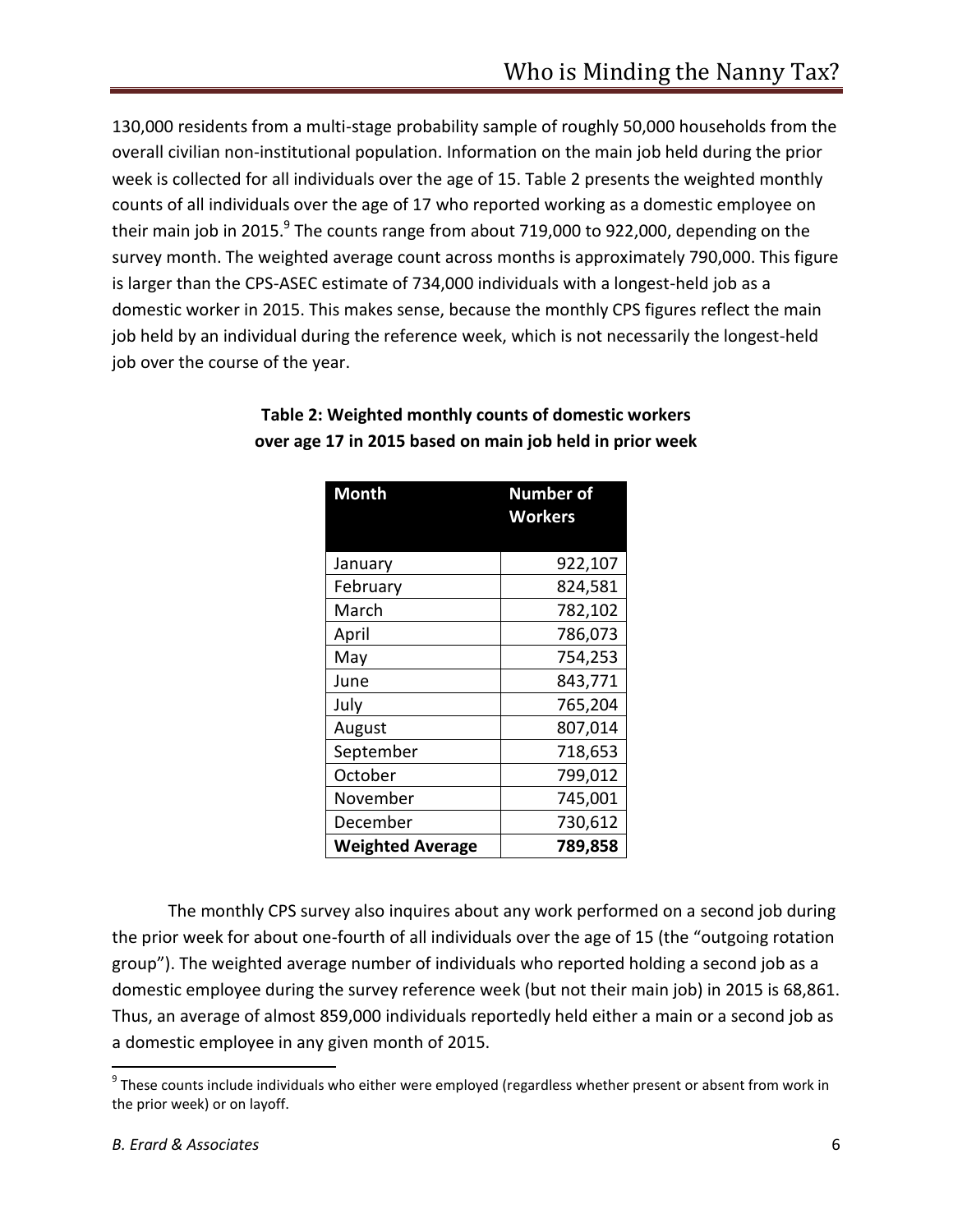A limitation of these monthly figures is that they capture employment status only at a single point in time during the year. Consequently, they fail to identify individuals who worked as a domestic employee over a portion of the year, but not during the survey reference week. This issue is addressed below in Section 5.

#### **5. Adjusting for point-in-time measurement limitations**

To examine the extent to which the monthly CPS point-in-time measures of domestic employment from Section 4 understate the number of individuals who worked at least a portion of the year as domestic workers, we take advantage of the longitudinal nature of the CPS sampling design. The monthly survey includes eight panels or rotation groups, with two new groups brought into rotation each month and two retired. Households in each rotation group are interviewed once a month for four consecutive months and then are interviewed again during the same four months of the subsequent year. By appropriately matching individuals across the monthly surveys, one can therefore identify how an individual's employment status varies over different months. To perform these matches, we have relied on the matching variable "CPSIDP" provided by IPUMS-USA (see King et al., 2010) as well as the CPS measures of reported gender, race, and age. By matching individuals across the 12 monthly surveys for 2015, we are able to observe a given individual's employment status up to a maximum of four times, depending on the rotation group of the household and other factors.<sup>10</sup>

Table 3 presents the unweighted frequencies of the number of monthly observations on matched individuals over the age of 17 in 2015.

| Number of Monthly Weighted Percentage<br><b>Observations</b> | Count   | of Total |
|--------------------------------------------------------------|---------|----------|
|                                                              | 60,310  | 15.6     |
| $\mathcal{P}$                                                | 52,296  | 13.5     |
| 3                                                            | 61,165  | 15.8     |
| 4                                                            | 213,323 | 55.1     |
| <b>Total</b>                                                 | 387,094 | 100.0    |

# **Table 3: Weighted number of monthly observations on matched individuals over age 17 from the monthly 2015 CPS surveys**

 $\overline{a}$ 

 $^{10}$  For instance, a member of household that was in the fourth or eighth rotation group in January 2015, or the first or fourth rotation group in December 2015, would only be observed once over the twelve month period. In addition, it is not possible to definitively match all individuals across the relevant monthly samples, owing to changes in household composition, sample attrition, and occasional coding errors in the data samples; however, the success rate is quite high.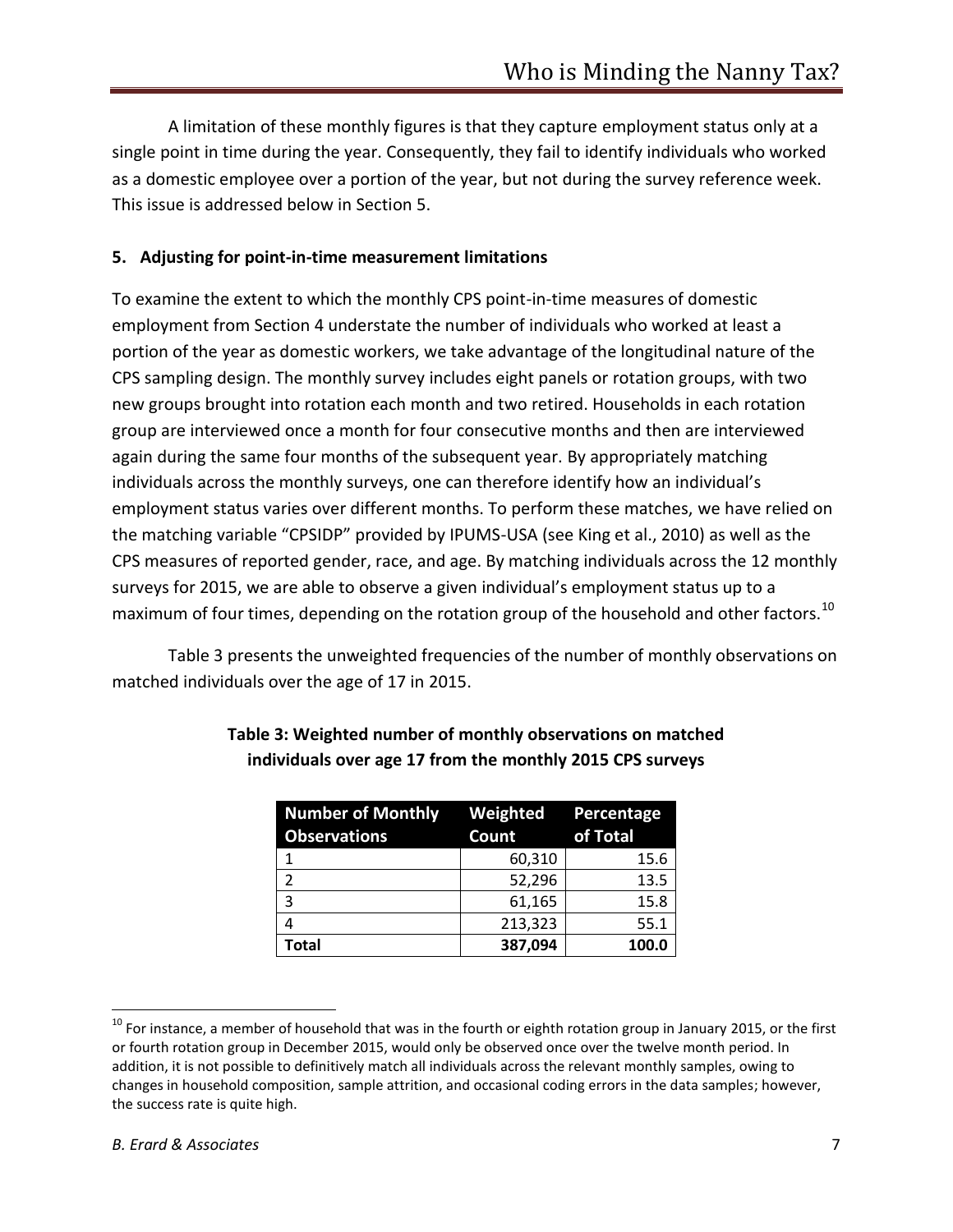Rather than rely on a measure of whether an individual worked in a domestic occupation during the reference period of a single monthly survey, we would ideally like to employ a measure of whether the individual worked in a domestic occupation at any time during the year. As a step in that direction, we have computed the weighted average number of individuals who reported domestic work as their main job during any of the one, two, three, or four periods that they were subject to a CPS monthly survey in 2015.<sup>11</sup> This yields an estimate of 1.19 million domestic workers, which is almost 34% higher than the previous estimate 790,000 based on the weighted average number of respondents who reported having been employed as a domestic worker in their main job in a given survey month.

Even this 1.19 million estimate substantially understates the actual number of individuals who were employed as domestic workers at some point over the course of the year. Consider, for instance, the subsample of 1,001 individuals who were the subject of four separate monthly surveys during 2015 and who reported employment as a domestic worker in at least one of these four months. Each member of this subsample reported domestic employment status in one, two, three, or four of the months. Column (A) of Table 4 breaks down the weighted percentage frequency associated with each of these outcomes.

All of the members of this subsample were employed in a domestic occupation for at least a portion of the four month interval over which they received the surveys. However, the individual monthly surveys do not always permit accurate assignment of this status. For instance, Column (A) indicates that approximately one-third of the subsample reported having held a domestic job during only one of the four monthly surveys. Therefore, only one of the four monthly surveys (or 25% of the surveys) provides an indication that a member of this group was a domestic worker for at least a portion of the four month interval. Likewise, only 50% of the four monthly surveys correctly reflect this status among the 17% share of the subsample that reported domestic employment in two of the four interview months, and only 75% of the four monthly surveys correctly reflect this status among the 13% share of the subsample that reported domestic employment in three of the four interview months. The correct status would be consistently assigned in each month only for the 37% share of the subsample that reported domestic employment during all four monthly surveys. Therefore, if assignment of domestic employment status was based on individual monthly responses, members of the overall subsample would be correctly assigned as having been employed as a domestic worker at some point over the four month interval only about 63% of the time. In other words, the actual count of individuals who served as domestic workers for at least some portion of the four month interval would be understated by approximately 37%.

 $11$  For this calculation, each individual's sample weight was computed as the sum of the weights across the months that the individual was sampled, divided by twelve.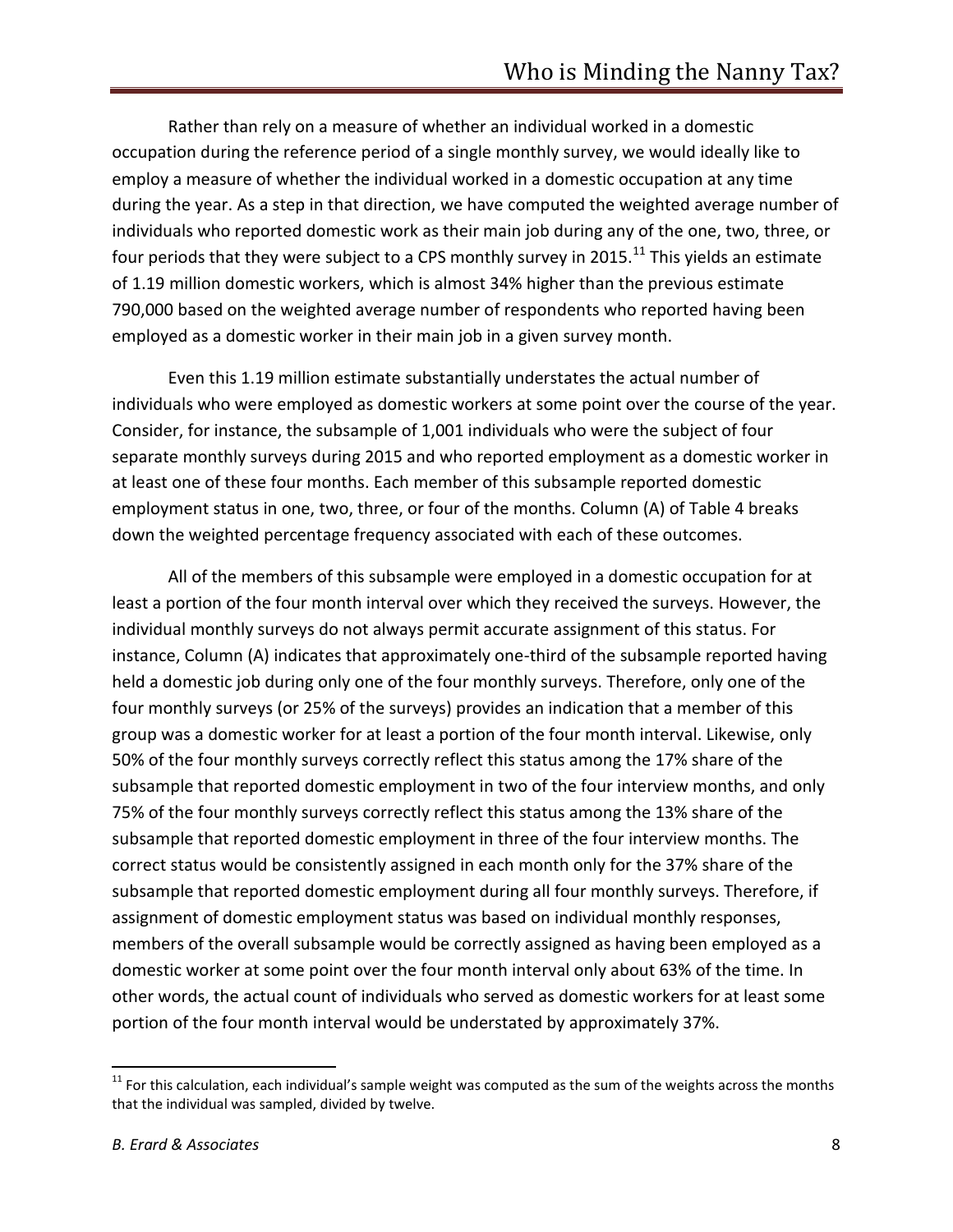The reason that the previously-mentioned panel-based estimate implied a somewhat smaller percentage understatement (34%) is that some respondents were interviewed over fewer than four consecutive monthly surveys. In such cases, the respondents were assigned to domestic worker status based on their employment status over an interval of shorter than four months, thereby misrepresenting their true status over the entire four month period in some instances.

| <b>Number of Monthly Reports</b><br>of Domestic Employment | Weighted<br>Percentage<br><b>Frequency</b><br>(A) | <b>Percentage of</b><br><b>Months Correctly</b><br><b>Assigned as a</b><br><b>Domestic Worker</b><br>(B) | (A) Times (B) |
|------------------------------------------------------------|---------------------------------------------------|----------------------------------------------------------------------------------------------------------|---------------|
| 1                                                          | 33.34%                                            | 25%                                                                                                      | 8.3%          |
| $\overline{2}$                                             | 16.96%                                            | 50%                                                                                                      | 8.5%          |
| 3                                                          | 12.82%                                            | 75%                                                                                                      | 9.6%          |
| $\overline{4}$                                             | 36.88%                                            | 100%                                                                                                     | 36.9%         |
| <b>Total</b>                                               | 100.00%                                           |                                                                                                          | 63.3%         |

# **Table 4: Weighted percentage of months with correct assignment of domestic worker status over four months in 2015 by number of monthly reports of domestic employment during reference period, individuals over age 17**

In practice, we would like to count the number of individuals who served as domestic workers over some portion of 2015, not just during a four month interval of the year. To obtain a better sense of the extent to which assignment based on individual monthly responses leads to an understatement of this count, we have extended the CPS panel to include members of the monthly surveys from July 2014 through June 2016. Over this 16 month period, a given individual would have been included in up to eight monthly surveys. Table 5 repeats the analysis presented in Table 4 for the 463 individuals who participated in eight monthly surveys over this period. The results indicate that if our objective was to obtain a (weighted) count of the number of these individuals who held a job as a domestic worker over at least a portion of the eight interview months, assignment based on the individual monthly responses would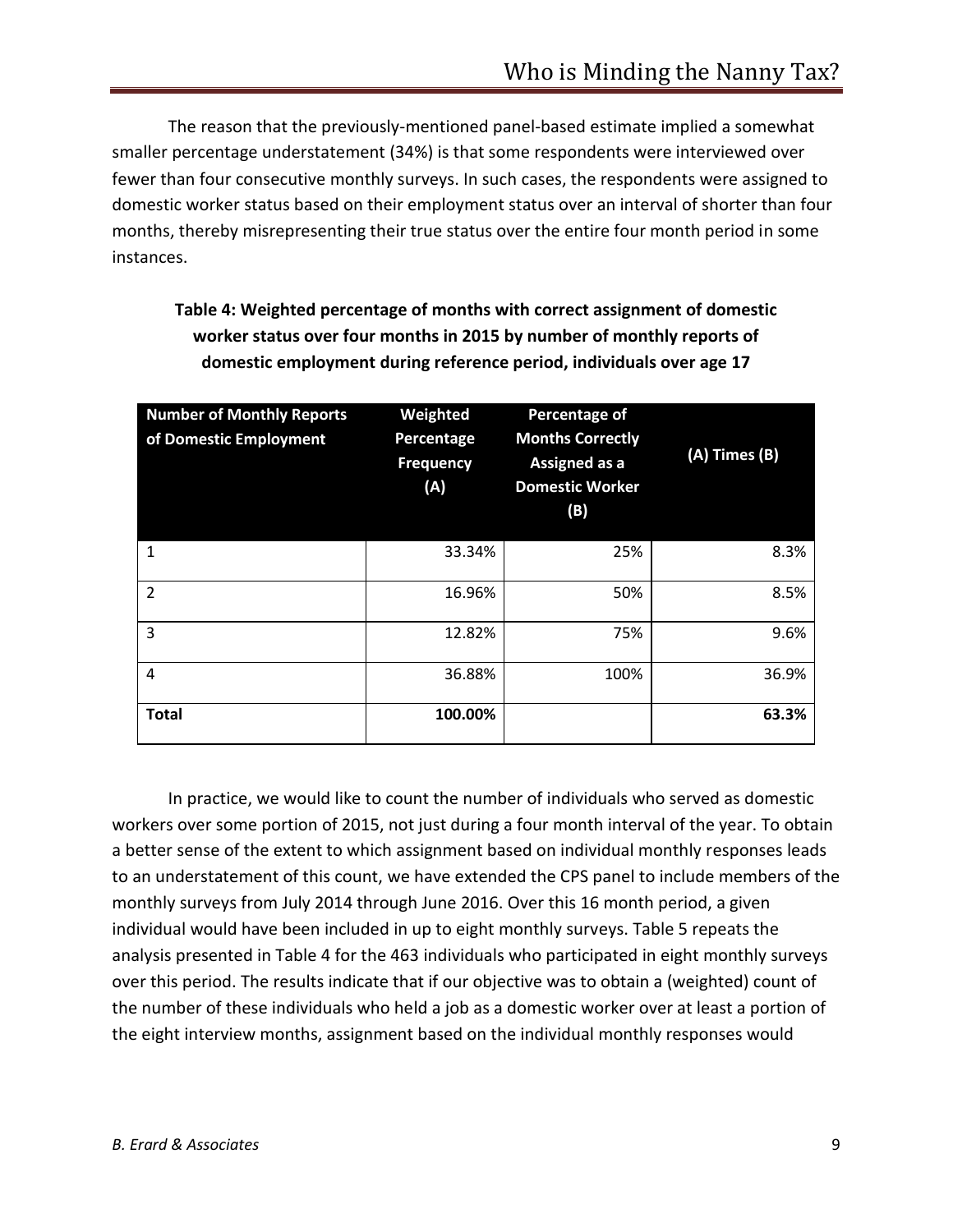understate the actual count by approximately 58%, meaning that the true count would be roughly 2.4 times as large as the computed count.<sup>12</sup>

**Table 5: Weighted percentage of months with correct assignment of domestic worker status over eight survey months between July 2014 and June 2016 by number of monthly reports of domestic employment during reference period, individuals over age 17**

| <b>Number of Monthly Reports</b><br>of Domestic Employment | Weighted<br>Percentage<br><b>Frequency</b><br>(A) | Percentage of<br><b>Months Correctly</b><br>Assigned as a<br><b>Domestic Worker</b><br>(B) | $(A)$ Times $(B)$ |
|------------------------------------------------------------|---------------------------------------------------|--------------------------------------------------------------------------------------------|-------------------|
| $\mathbf{1}$                                               | 31.52%                                            | 12.5%                                                                                      | 3.94%             |
| $\overline{2}$                                             | 12.93%                                            | 25.0%                                                                                      | 3.24%             |
| $\overline{3}$                                             | 11.24%                                            | 37.5%                                                                                      | 4.22%             |
| $\overline{4}$                                             | 21.71%                                            | 50.0%                                                                                      | 10.86%            |
| 5                                                          | 1.83%                                             | 62.5%                                                                                      | 1.144%            |
| 6                                                          | 4.05%                                             | 75%                                                                                        | 3.04%             |
| $\overline{7}$                                             | 6.73%                                             | 87.5%                                                                                      | 5.89%             |
| 8                                                          | 9.99%                                             | 100.0%                                                                                     | 9.99%             |
| <b>Total</b>                                               | 100.00%                                           |                                                                                            | 42.30%            |

This analysis involving individuals who were surveyed during eight different months at least approximates the ideal situation in which individuals are surveyed in each month of a given year. Overall, it is reasonable to assume that 2.4 is a conservative adjustment factor for

 $12$  From Table 5, the overall chance of correctly identifying private household worker status is only 42.3%, implying an understatement of approximately 58%. Note that if we instead wanted to estimate the number of individuals who held a job as a domestic worker over at least a portion of the full sixteen month period, this adjustment factor would be too small, because it implicitly assumes that anyone with this status would have been working as a domestic employee at some point during the 8 interview months, ignoring those who only worked as a domestic employee at some time during the 8 non-interview months. In fact, the adjustment factor also does not take into account that the monthly interview only covers a one week reference period, thereby ignoring the possibility of employment as a domestic worker during one or more weeks of the interview month, but excluding the reference week.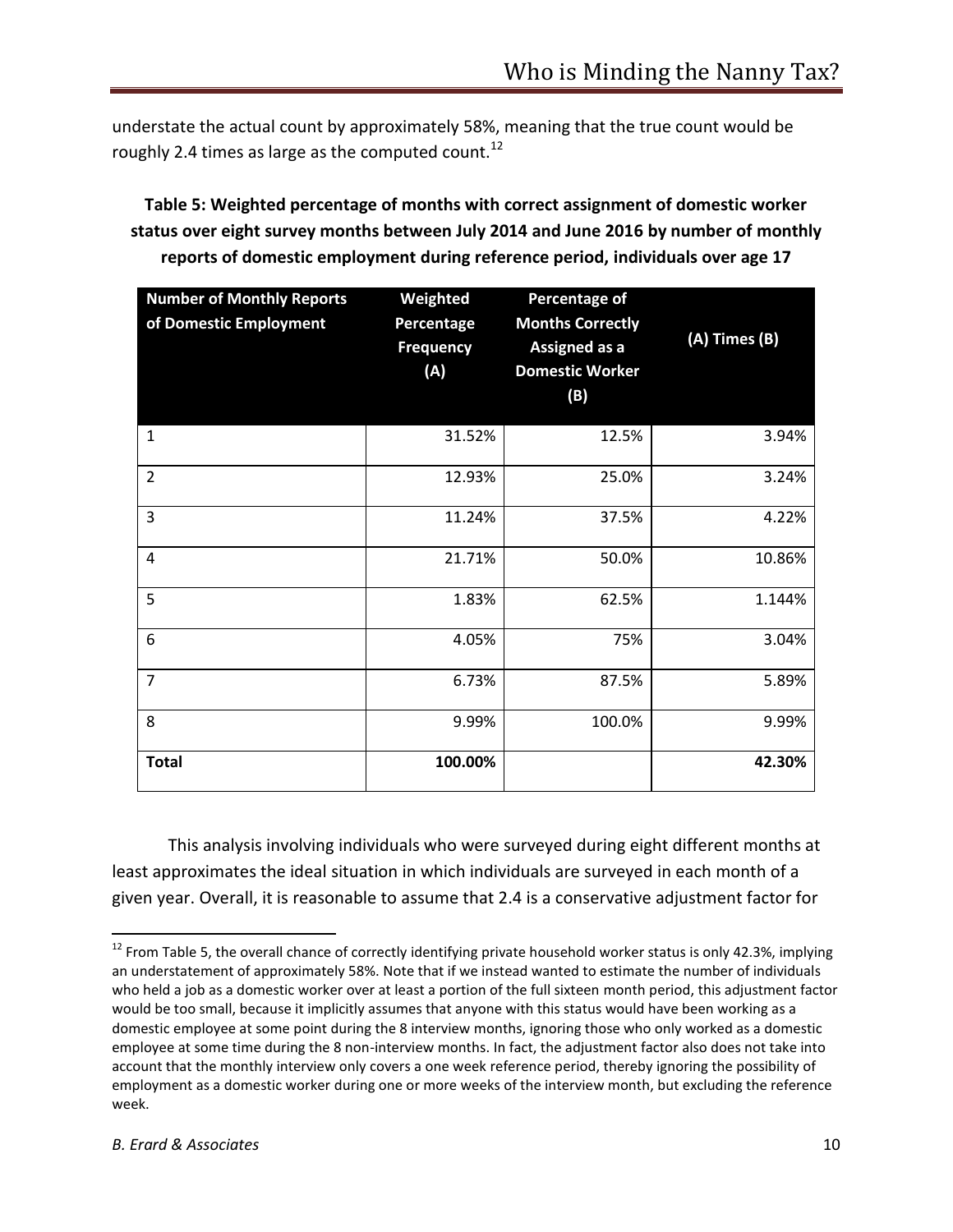translating our weighted average CPS monthly count of individuals who worked as domestic employees during the reference week into an estimated count of individuals who worked at least a portion of calendar year 2015 as domestic employees. Applying this adjustment factor to our initial count of 859,000 individuals who worked as domestic employees in their main or second job during the reference week yields an estimated count of 2.06 million individuals who held a domestic job during at least a portion of 2015.

# **6. Additional adjustments**

In this section we address the issues of survey undercount of foreign-born residents, domestic workers with annual earnings below the Schedule H filing threshold, and domestic workers with multiple household employers. After accounting for these issues, we compare our estimate of the number of required Schedule H filings in 2015 to the actual number of filings. The results indicate that only about 5.3% of all household employers comply with their federal payroll tax obligations.

# **6.1** *Survey undercount*

Foreign-born residents are disproportionately represented within the domestic worker population. At the same time, they are underrepresented in national surveys, such as the CPS and the American Community Survey (ACS). To address this undercount problem, we rely on Pew Research Center estimates (DeSilver, 2017; Passel & Cohn, 2016), which indicate that foreign-born private household workers are undercounted by approximately 4.2%. Applying this adjustment factor to foreign-born domestic workers in the monthly CPS samples modestly increases our overall estimate from Section 5 of 2.06 million domestic workers in calendar year 2015 to approximately 2.1 million.

## **6.2** *Annual earnings below Schedule H filing threshold*

Although \$1,900 is a rather modest annual earnings threshold for a Schedule H filing requirement, not all of these 2.1 million workers would have reached this threshold. After adjusting for undercount of foreign-born residents, our estimate based on CPS-ASEC is that 649,000 of the roughly 746,000 individuals (87%) whose longest-held job in 2015 was as a private household worker actually had domestic employment earnings in excess of \$1,900.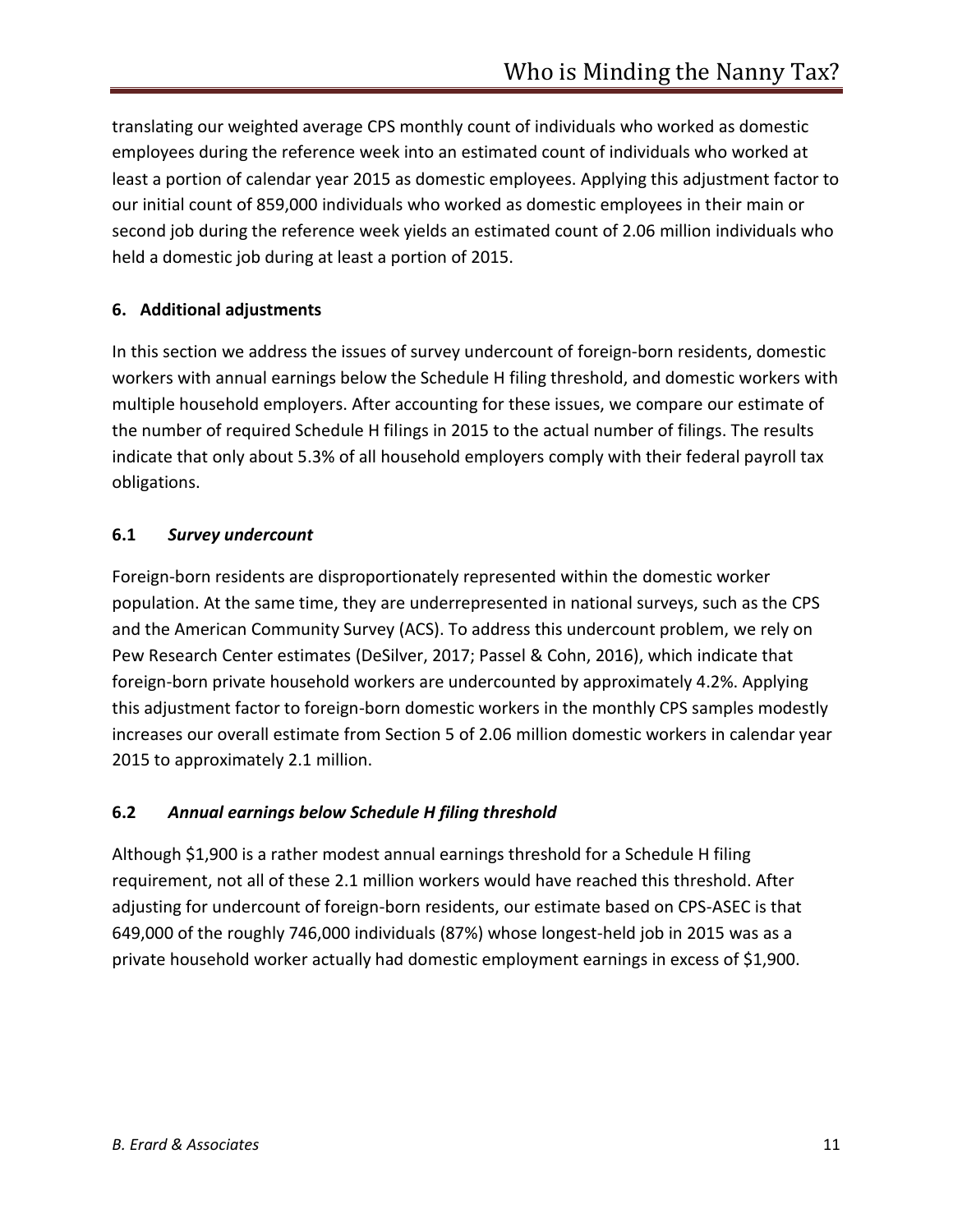Multiplying 2.1 million by this percentage yields an estimated 1.82 million domestic workers associated with at least one Schedule H filing requirement.<sup>13</sup>

#### **6.3** *Domestic workers with multiple employers*

Table 6 breaks down this overall count of 1.82 million individuals over the age of 17 who earned more than \$1,900 from a main or second job as a domestic worker in 2015 according to occupation. As the combined CPS monthly sample size is quite large, it is feasible to provide a somewhat more detailed breakdown of occupation categories than was possible with the CPS-ASEC sample in Table 1. The occupation shares based on the main and second job presented in Table 6 are quite similar to those presented for the longest-held job over the course of the year in Table 1. Again, the highest shares are associated with maids/housekeepers (45.8%), child caregivers (30.1%), and Personal Home Care Aides (16.4%). Nurses and home health aides account for 1.8% of all domestic employees, while cooks and food preparation workers account for another 0.8%. Other domestic occupations, such as gardeners and drivers, account for the remaining 5.1%.

Since many domestic workers are employed by multiple households, the number of required Schedule H returns is expected to be much larger than 1.82 million. For instance, it is common for housekeepers to clean many different homes over the course of a week. As well, many child care providers work in temporary or nanny-sharing arrangements over the course of the year. Table 6 includes a conservative estimate of the average number of employers for which domestic employees in different occupations work using figures that a Nanny Tax preparation service has shared with me based on its actual client experience.<sup>14</sup> Applying these figures, we estimate that these 1.82 million domestic employees had approximately 3.8 million household employers. However, the required number of Schedule H filings would be somewhat fewer than 3.8 million, because household employers with more than one employee over the course of the year are required to make only a single Schedule H filing.<sup>15</sup> To address this issue, we adjust our estimate downwards by 5% (to 3.6 million) based on client statistics on the share of Schedule H filings covering more than one employee that were provided to me by a Nanny Tax preparation service.

l

<sup>&</sup>lt;sup>13</sup> We believe that this is a conservative estimate owing to the reluctance of domestic workers who are paid under the table to disclose the true amount of their earnings on a survey or even acknowledge that they had employment earnings at all. See the discussion in Section 8.

<sup>&</sup>lt;sup>14</sup> Household employers that use Nanny Tax preparation services are presumably more likely to have full-time permanent help than household employers that do not use these services. As a result, these figures are likely to understate the overall number of household employers in the population, which more frequently rely on part-time and temporary workers.

<sup>&</sup>lt;sup>15</sup> A small number of household employers may choose to file Form 941 on a quarterly basis for their domestic employees rather than Schedule H. However, this is likely to be an unusual situation, so that my estimates remain conservative.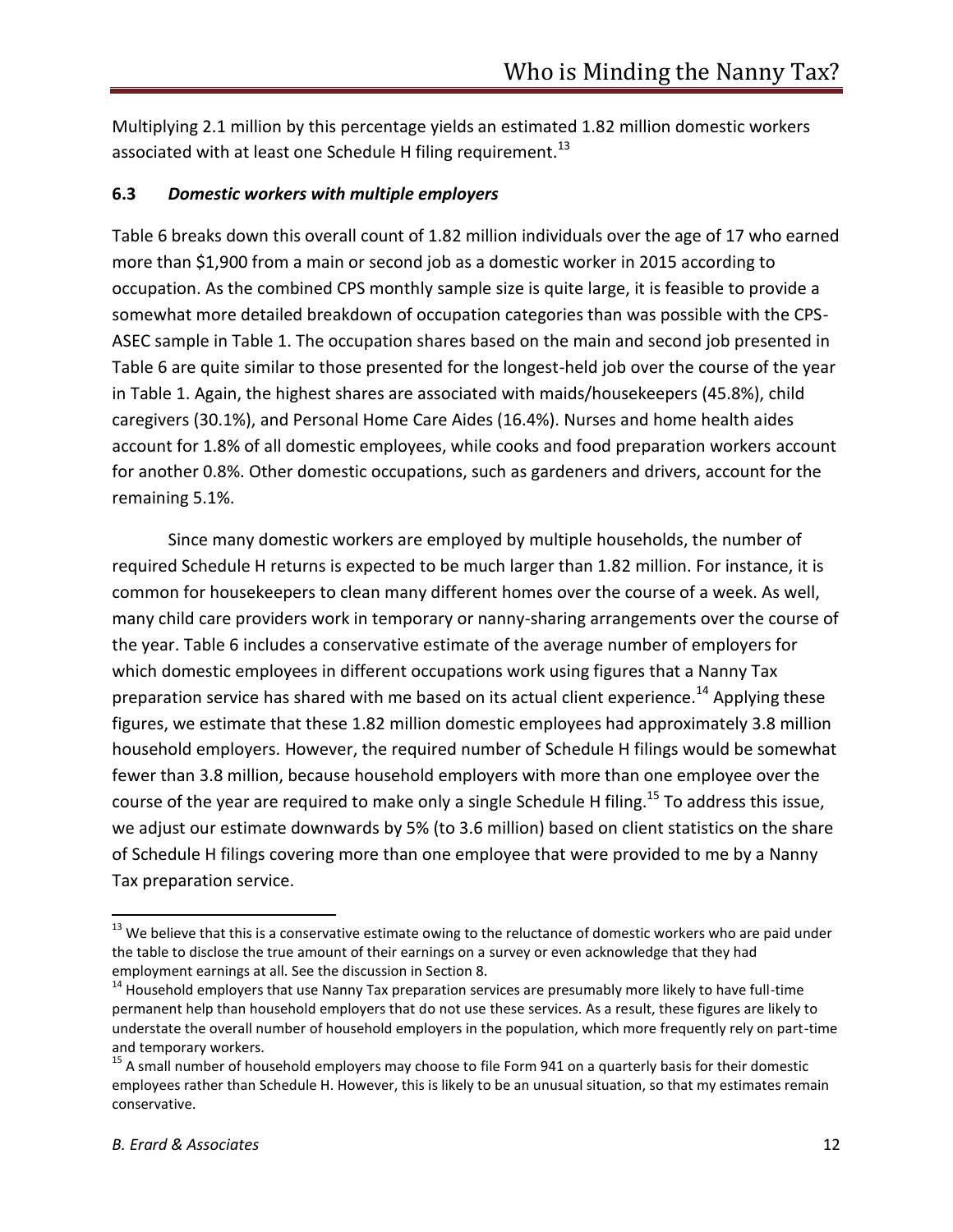Since only about 191,000 Schedule H returns were actually filed for tax year 2015, we estimate a filing compliance rate of only 5.3%, which is roughly comparable to the dismal level of compliance that states currently experience with respect to their consumer use taxes.

| <b>Occupation</b>                        | <b>Frequency</b> | Percentage       | Average #        | Total #          |
|------------------------------------------|------------------|------------------|------------------|------------------|
|                                          |                  | <b>Frequency</b> | <b>Employers</b> | <b>Employers</b> |
| Maid/Housekeeper                         | 834,111          | 45.8%            | 3                | 2,502,332        |
| Child Caregiver                          | 549,214          | 30.1%            | 1.5              | 823,821          |
| Personal Home Care Aide                  | 298,698          | 16.4%            | 1.1              | 328,568          |
| Nurse/Therapist/Health Aide              | 32,818           | 1.8%             | 1.1              | 36,100           |
| Cook/Food Prep. Worker                   | 13,857           | 0.8%             | 1.1              | 15,242           |
| <b>Other Miscellaneous</b>               | 93,734           | 5.1%             | 1.1              | 103,108          |
| Total                                    | 1,822,432        | 100.0%           | 2.1              | 3,809,171        |
| <b>Actual Number of Sch. H Filings</b>   |                  | 190,852          |                  |                  |
| <b>Required Number of Sch. H Filings</b> |                  | 3,619,000        |                  |                  |
| <b>Sch. H Filing Compliance Rate</b>     |                  | 5.3%             |                  |                  |

# **Table 6: Frequency of domestic employees, average number of employers, and estimated number of required Schedule H filings by occupation**

## **7. Federal payroll and individual income tax gaps**

In this section we develop an estimate of the tax gap associated with payroll taxes that go unreported by household employers. Often, when domestic workers are paid cash wages under the table, they fail to report the individual income tax on these earnings. We therefore also provide an estimate of the potential individual income tax gap among domestic employees.

## **7.1** *Payroll tax gap*

In order to estimate the federal payroll taxes for which household employers are responsible, it is necessary to estimate the annual earnings of their employees. Aggregate reported earnings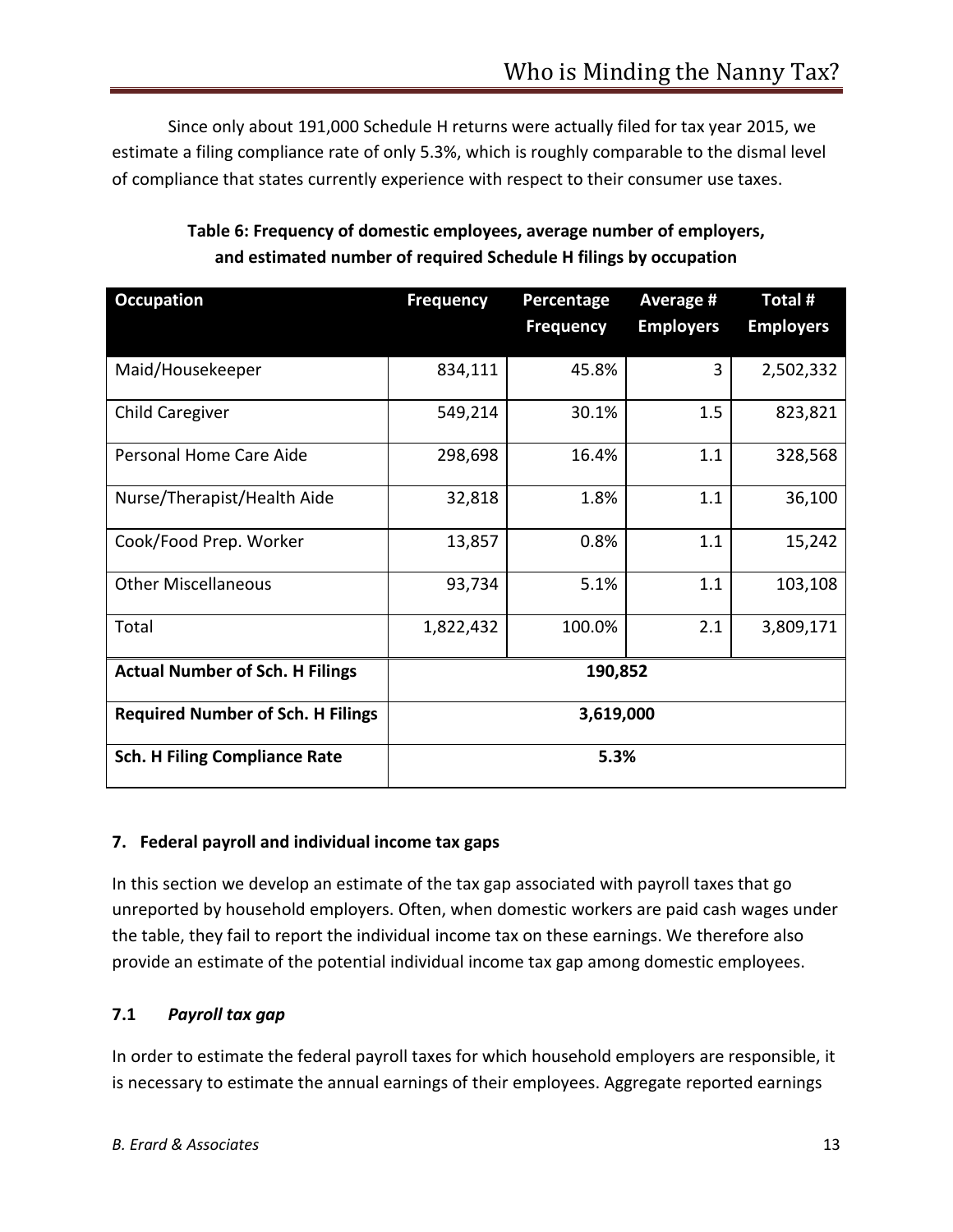were \$11.57 billion (\$17,822 per worker) among those CPS-ASEC respondents over the age of 17 who indicated that their longest-held job in 2015 was as a domestic worker and who had annual earnings in excess of \$1,900.<sup>16</sup> This tabulation based on longest-held jobs accounts only for 649,337 of the estimated 1.82 million individuals who worked at least a portion of the year as domestic employees. Social Security and Medicare taxes are applied at a combined rate of 15.3%. For employers who make timely state unemployment insurance contributions and who do not reside in a credit reduction state, the FUTA tax rate is 0.6%. Under the conservative assumption that workers accurately report their full earnings from domestic employment on the survey (inclusive of what they were paid under the table), the combined estimated payroll tax obligations for these 649,337 domestic workers, alone, amount to more than \$1.84 billion (0.159 x \$11.57 billion).

It is difficult to assess how the annual household employment earnings of individuals who moonlighted as domestic workers or worked only a portion of the year in a private household setting (and worked a larger portion of the year in a different job) compare to those who were employed as domestic workers on their longest-held job. It seems plausible that they would have had somewhat lower annual earnings from domestic employment. On the other hand, domestic workers may be reluctant to acknowledge and divulge under-the-table earnings on a survey. Therefore, \$17,822 most likely understates the true earnings of those who worked as domestic employees in their longest-held job during 2015, while it may overstate to some degree the average earnings of those who worked as domestic employees outside of their longest-held job. For our upper bound estimate in Table 7, we assume that these errors wash out, so that \$17,822 effectively represents the average true earnings of all domestic workers. For our lower bound estimate, we make the more conservative assumption that average true earnings among those who worked as domestic employees in their longest-held job in 2015 were equal to the reported value of \$17,822 (i.e., that these earnings were not understated on the survey) but that those with domestic employment outside of their longest-held job earned only half of this amount (\$8,911). Based on these alternative assumptions, we estimate that the combined estimated payroll tax obligations for all domestic workers in tax year 2015 amounted to between \$3.5 billion and \$5.2 billion.

Household employers actually reported only \$1.13 billion in payroll taxes on Schedule H in tax year 2015, leaving an estimated payroll tax gap of between \$2.4 billion and \$4 billion. In Section 8, we provide evidence from the Consumer Expenditure Survey that supports an estimate closer to the upper end of this range.

 $^{16}$  This estimate of \$17,822 is conservative in that it only includes earnings from the longest-held job in 2015. Some of the respondents may have had additional earnings from domestic work they did for another employer in that year, either as a result of a job change or from employment on a second job, which would be omitted from this estimate.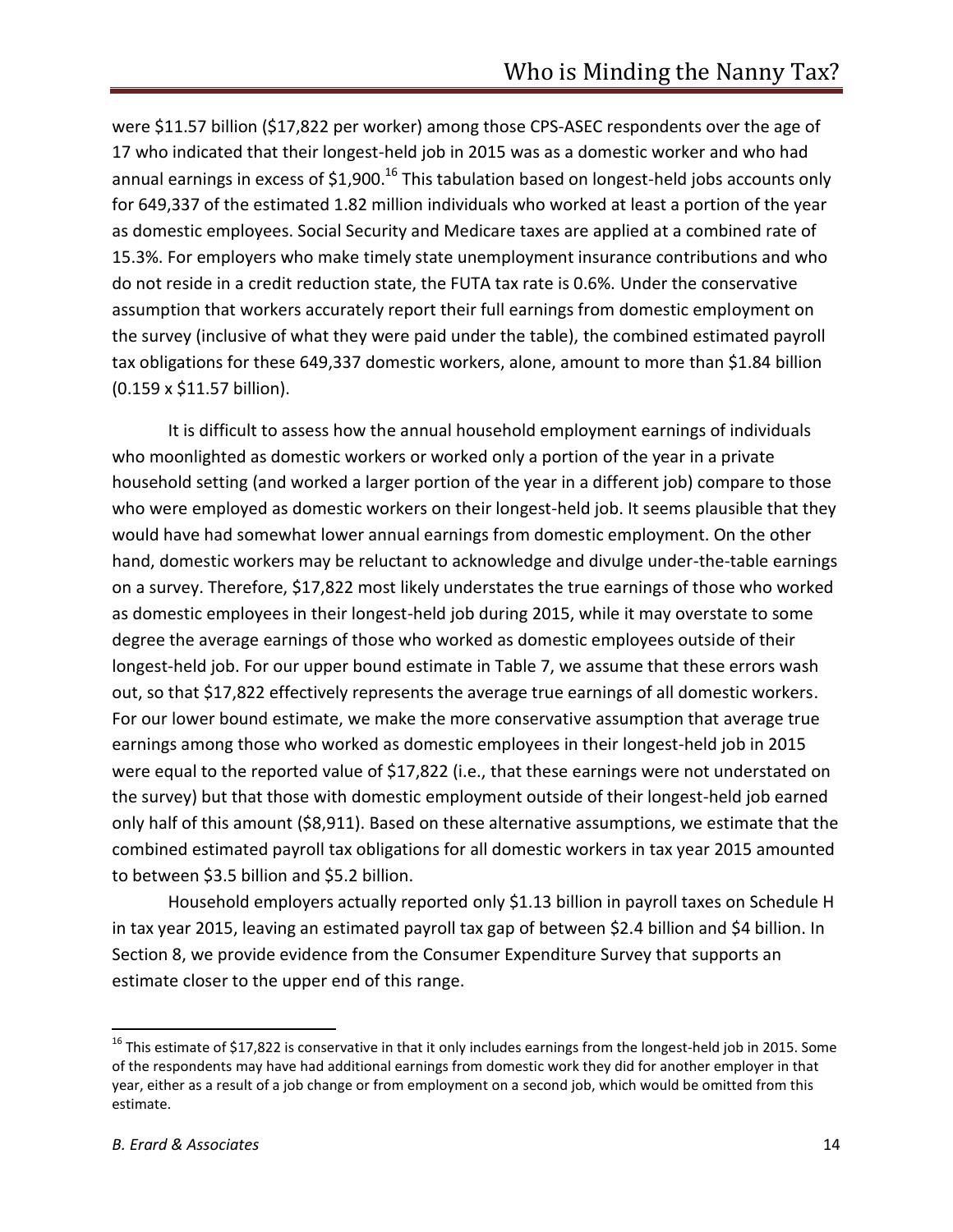|                                      | Longest-<br><b>Held Job</b> | Other Job<br>Lower<br><b>Bound</b> | Other Job<br><b>Upper</b><br><b>Bound</b> | All Jobs<br>Lower<br><b>Bound</b> | <b>All Jobs</b><br><b>Upper</b><br><b>Bound</b> |
|--------------------------------------|-----------------------------|------------------------------------|-------------------------------------------|-----------------------------------|-------------------------------------------------|
| # Employees                          | 649,337                     | 1,173,095                          | 1,173,095                                 | 1,822,432                         | 1,822,432                                       |
| Average Wages                        | \$17,822                    | \$8,911                            | \$17,822                                  | \$12,086                          | \$17,822                                        |
| Aggregate Wages (\$ Billions)        | 11.57                       | 10.45                              | 20.91                                     | 22.03                             | 32.48                                           |
| Payroll Taxes Owed (\$ Billions)     | 1.84                        | 1.66                               | 3.32                                      | 3.50                              | 5.16                                            |
| Payroll Taxes Remitted (\$ Billions) |                             |                                    |                                           | 1.13                              | 1.13                                            |
| Payroll Tax Gap (\$ Billions)        |                             |                                    |                                           | 2.37                              | 4.03                                            |
| <b>Compliance Rate</b>               |                             |                                    |                                           | 32.4%                             | 22.0%                                           |

#### **Table 7: Federal payroll tax gap among household employers**

#### **7.2** *Individual income tax gap*

We have developed a CPS-ASEC tax calculator to estimate the net federal individual income tax after refundable credits (specifically, the Earned Income Credit and the Additional Child Tax Credit) for domestic workers (and their spouses, in the case of joint filing status) both inclusive and exclusive of domestic employment earnings. $^{17}$  For the 649,337 individuals that report having a longest-held job during 2015 as a domestic worker, we estimate that the average income tax liability amounted to \$1,606 per worker when earnings from domestic employment were included, but only \$442 per worker when these earnings were excluded. Thus, the lion's share of the overall tax bill (\$1,164) was attributable to their domestic employment earnings. Based on these figures, domestic workers were subject to an average federal income tax rate of 6.58% on those earnings. $^{18}$ 

In Table 8, we apply this average tax rate estimate of 6.58% to the earnings of all domestic workers to compute their aggregate tax liability.<sup>19</sup> Our calculations rely on the same lower and upper bound estimates of earnings that were used to compute payroll taxes in Table 7. The results indicate that domestic workers owed between \$1.45 billion and \$2.1 billion in aggregate income taxes on their employment earnings. We assume that domestic workers only paid their income taxes on these earnings when their employers remitted the associated payroll taxes. In the previous subsection, payroll taxes were paid on 32.4% of earnings based on the lower bound wage estimate and 22% based on the upper bound estimate. Under both the

<sup>&</sup>lt;sup>17</sup> Unauthorized workers are not eligible for the Earned Income Credit (EIC). To address this, some foreign-born private household employees in our sample were randomly assigned as unauthorized workers and were denied the EIC in our tax calculations.

 $18$  The average tax rate on domestic earnings was close to 10% prior to the application of refundable credits.

<sup>&</sup>lt;sup>19</sup> Note that we ignore potential income taxes on the wages of domestic workers whose earnings fell below the \$1,900 annual Nanny Tax threshold.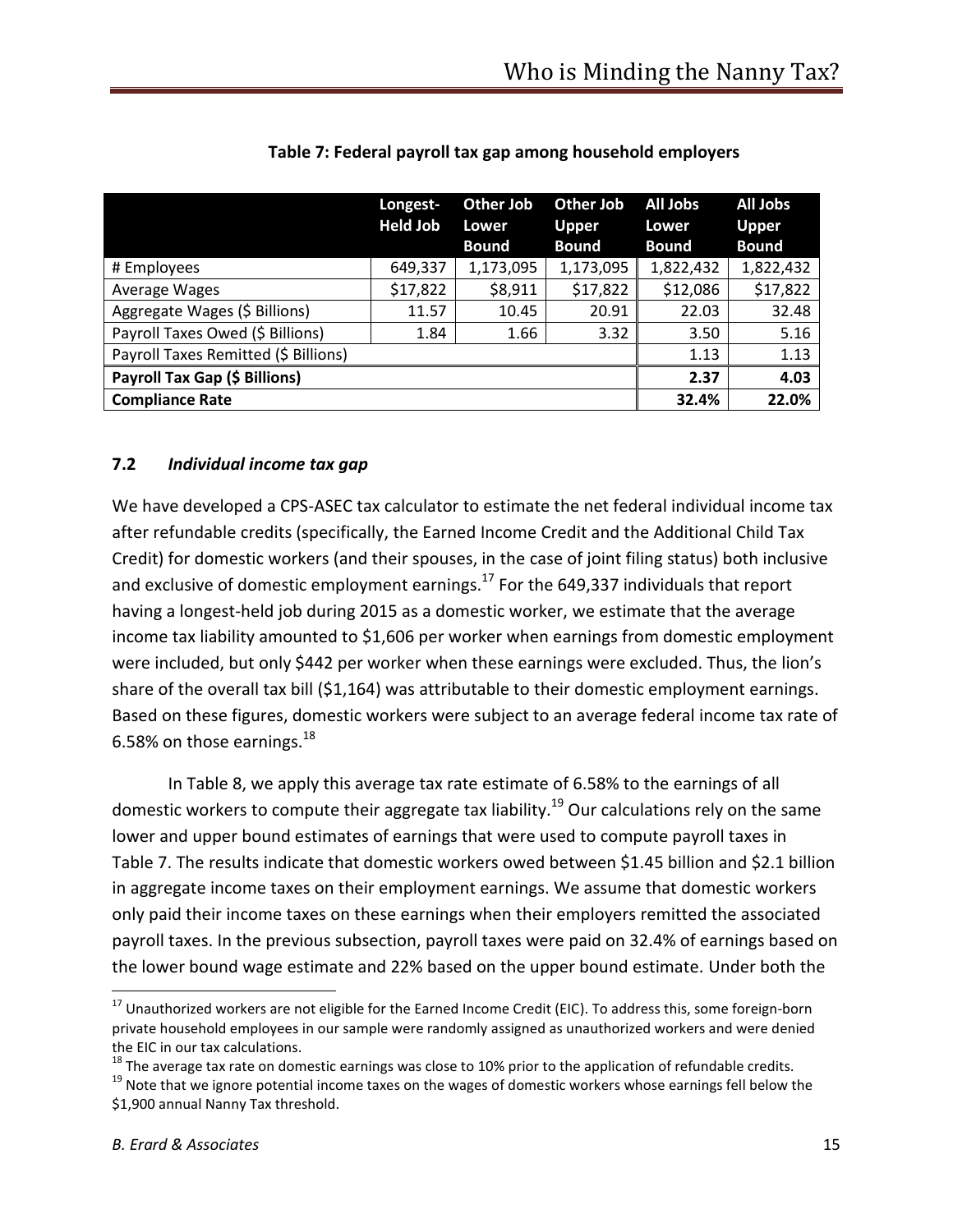lower and upper bound scenarios, this implies an aggregate income tax payment of approximately \$470 million. After deducting taxes paid from taxes owed, we arrive at an estimated federal individual income tax gap ranging from \$979 million to \$1.67 billion.

|                               | <b>Lower Bound</b><br>(\$ Millions) | <b>Upper Bound</b><br>(\$ Millions) |
|-------------------------------|-------------------------------------|-------------------------------------|
| Aggregate Wages               | 22,030                              | 32,480                              |
| Income Tax on Aggregate Wages | 1,449                               | 2,135                               |
| Amount of Tax Actually Paid   | 470                                 | 470                                 |
| <b>Income Tax Gap</b>         | 979                                 | 1,666                               |
| <b>Compliance Rate</b>        | 32.4%                               | 22.0%                               |

# **Table 8: Federal individual income tax gap associated with domestic employment earnings**

# **7.3 Summary of Nanny Tax gap estimates**

Household employers are required to file Schedule H annually with their individual income tax returns to report and remit the federal payroll taxes for their employees. As indicated in Table 9, however, we estimate that only 5.3% of household employers actually comply with this requirement.

## **Table 9: Estimated Schedule H filing compliance rate for tax year 2015**

|                        | <b>Number of Schedule H</b> |  |
|------------------------|-----------------------------|--|
|                        | <b>Returns (Thousands)</b>  |  |
| Actual                 | 191                         |  |
| Required               | 3,619                       |  |
| <b>Compliance rate</b> | 5.3%                        |  |

Table 10 summarizes our estimates from Subsections 7.1 and 7.2 of the federal Nanny Tax gap for tax year 2015. We estimate that household employers failed to report and remit between \$2.4 and \$4 billion in federal payroll taxes for that year. When household employers pay their workers under the table, the employees are unlikely to report those earnings on their income tax returns. We estimate that this resulted in between \$979 million and \$1.7 billion in unpaid federal individual income taxes for tax year 2015. Overall, then, the combined estimated federal payroll and individual income tax gap associated with household employment ranges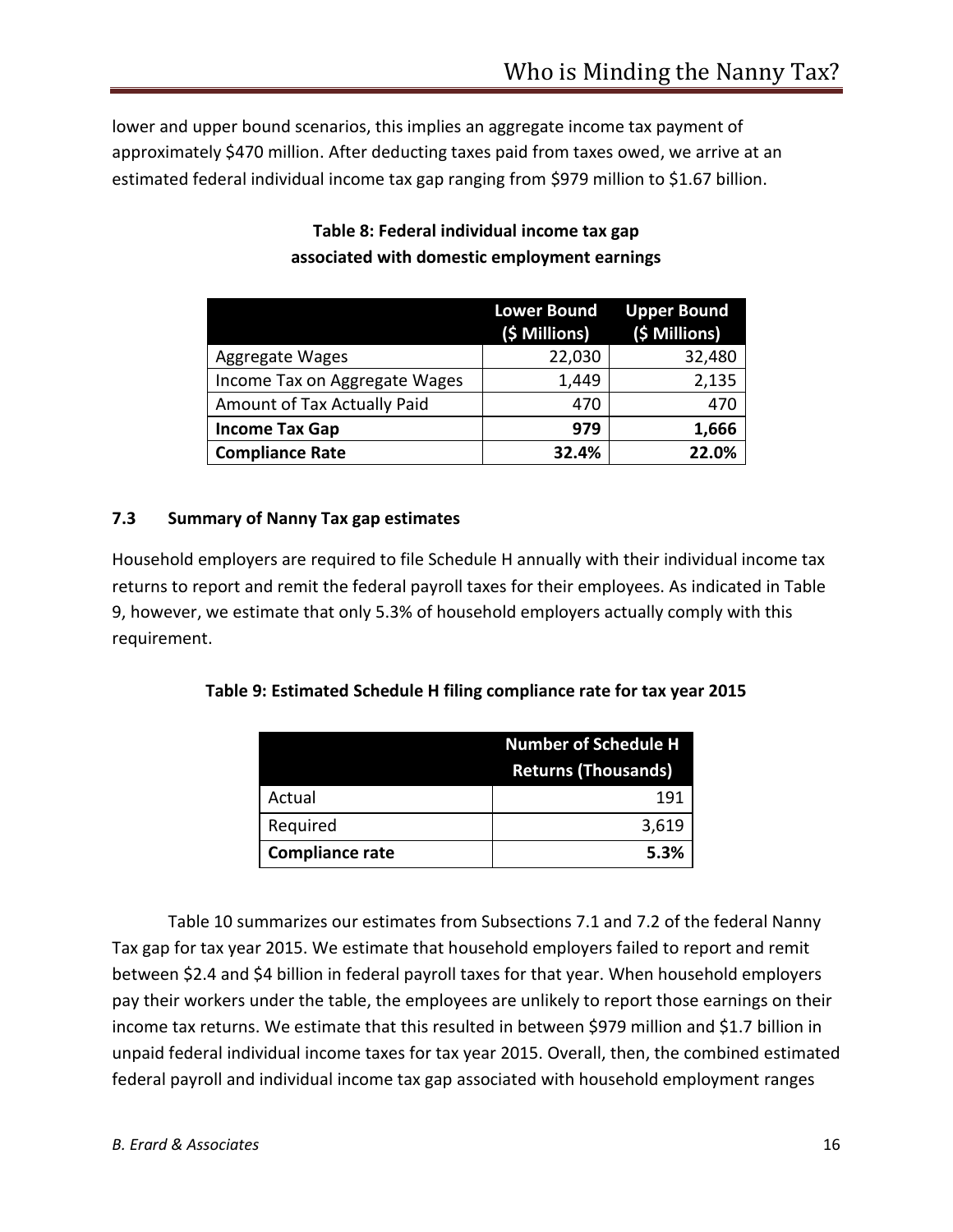from \$3.35 billion and \$5.7 billion in that year, which implies that only 22% to 32.4% of all required taxes were actually reported and paid. As discussed below in Section 8, evidence we have derived from the Consumer Expenditure Survey suggests that the upper bound (\$5.7 billion) of this estimated Nanny Tax gap range is quite plausible.

| <b>Tax Source</b>            | <b>Lower Bound Upper Bound</b><br>(\$ Millions) (\$ Millions) |       |
|------------------------------|---------------------------------------------------------------|-------|
| Payroll Taxes                | 2,370                                                         | 4,029 |
| <b>Employee Income Taxes</b> | 979                                                           | 1,666 |
| <b>Total Tax Gap</b>         | 3,349                                                         | 5,695 |
| <b>Compliance Rate</b>       | 32.4%                                                         | 22.0% |

**Table 10: Estimated federal Nanny Tax gap for tax year 2015**

## **8. Evidence from the Consumer Expenditure Survey**

In order to assess whether an individual was employed as a domestic worker, the CPS interviewer must collect information relating to the identity of the employer (i.e., that the person works directly for a household and not, say, for an incorporated business), the location where the work is performed (i.e., that the work is performed at the employer's own home), and the nature of the work. Individuals who are not authorized to work and those who are being paid under the table may be reluctant to share such details during an interview. Indeed, the CPS Interviewing Manual (U.S. Census, 2015) anticipates this problem. It states:

> "Census employees in Jeffersonville, Indiana assign industry codes based on the employer name and the business or industry description you provide. Though some respondents are reluctant to provide the name of their employer, this information is very helpful in assigning the correct industry code. Without badgering the respondent, make every effort to collect this information. In some cases it may only be necessary to reassure respondents of the confidentiality of the survey data." (p. B4-4)

The interviewing manual also cautions:

"Some respondents may be reluctant to provide information about themselves or family members or may refuse to be interviewed. It is your job to sell the survey." (p. A2-6)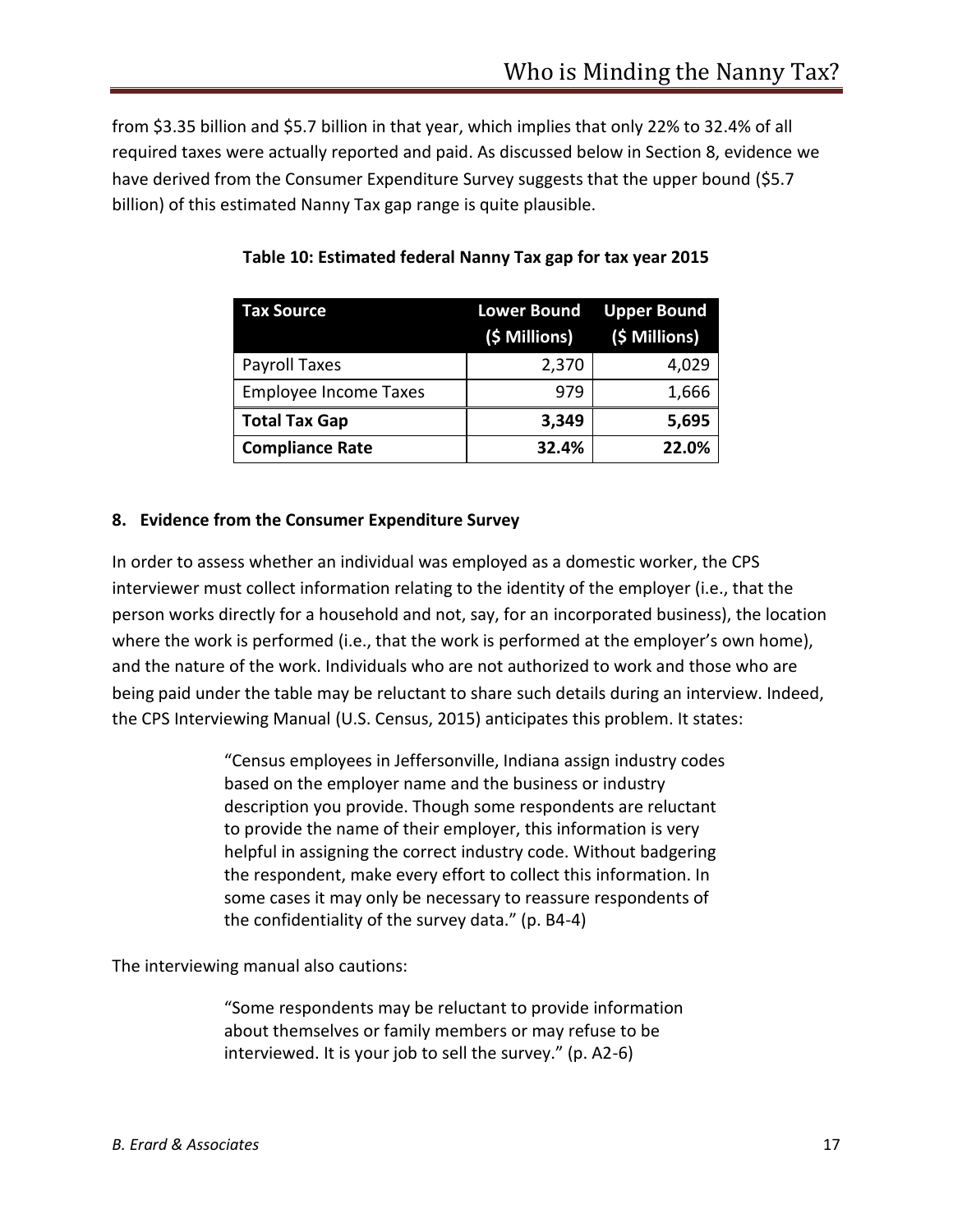In practice, it seems unlikely that the interviewer will be successful in "selling the survey" in every instance involving a reluctant respondent. As a result, it is reasonable to expect that some respondents will not disclose sufficient information to the interviewer to permit an inference that the individual was a domestic worker when this was, in fact, the case. Likewise, some respondents are likely to understate their earnings from such employment or report that they had no earnings.

As a check on our CPS-based estimates, we have developed an estimate of the amount spent by households on child-care assistance in their own home using the Consumer Expenditure Survey (CEX). Although household employers may have some reluctance to reveal child-care expenses that they have paid under the table, it seems likely that they would be somewhat less averse to sharing such information than would employees with regard to their under-the-table earnings from child care work. Our CEX-based estimate is that households spent \$9.4 billion for child care assistance in their own home in 2015.<sup>20</sup> Although a portion of this amount represents payments to relatives or au pairs for babysitting, which are generally not subject to Nanny Tax, or domestic employee wages that fell short of the \$1,900 Schedule H filing threshold, most of it is attributable to annual payments to non-exempt domestic employees who earned more than \$1,900. Based on the estimated count of 549,214 private household child care workers from Section 5, this implies average annual earnings of \$17,115, which is within 4% of the average annual earnings reported in the CPS-ASEC among individuals who have indicated that their longest-held job was as a domestic child care provider (\$17,822). This finding suggests the upper ends of the estimated ranges of the household employer tax gap (\$4 billion) and the domestic worker individual income tax gap (\$1.7 billion) are quite plausible.

#### **9. Demographic characteristics of domestic workers**

Table 11 presents summary statistics on the demographic characteristics of private household workers. Strikingly, almost 93% are female and approximately 46% are foreign born. According to estimates from Pew Research Center (Passel & Cohn, 2016), almost half of all foreign-born domestic workers are unauthorized immigrants.

 $\overline{a}$ 

 $^{20}$  Estimated expenditures on child-care, both inside and outside of the home, amounted to \$14.9 billion in 2015. The CEX last broke down separate estimates for child care expenditures inside and outside of the home in 2012. In that year, babysitting, nanny services, or child care inside the home accounted for almost 64% of the combined expenditures inside and outside of the home. Applying this percentage to combined estimated child care expenditures of \$14.9 billion in 2015 yields \$9.4 billion in estimated expenditures on care inside the home.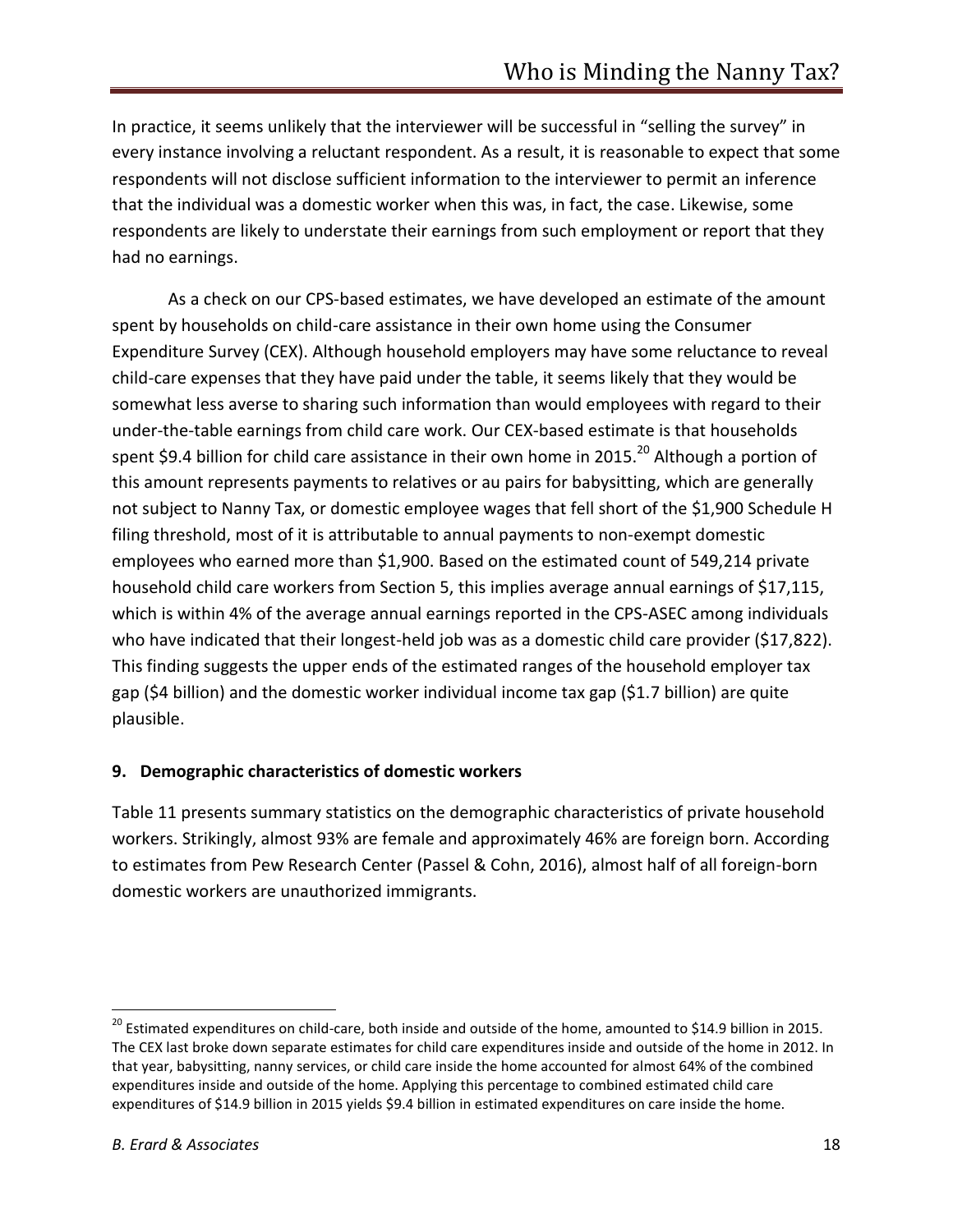| Gender          | <b>Percent Female</b>   | 92.6 |
|-----------------|-------------------------|------|
| Race            | Percent White Only      | 82.0 |
|                 | Percent Black Only      | 9.3  |
| <b>Nativity</b> | Percent Foreign<br>Born | 45.7 |
| Age             | Mean Age                | 47   |

# **Table 11: Demographic Characteristics, Private Household Workers Over Age 17, 2015**

# **10. Closing the Nanny Tax gap**

Most people devote substantial time and effort to hiring the right person to come into their home and look after their children, care for an aging parent, or clean their house. They prepare job descriptions, search for leads on potential job candidates, solicit and review applications, conduct interviews, check references, and carry out background checks all in an effort to determine whether a prospective employee is likely to be capable, trustworthy, and responsible. Yet relatively few put similar effort into researching their own responsibilities as household employers. In this section, we discuss measures that the IRS should undertake to encourage household employers to begin minding the Nanny Tax and their employees to comply with their income tax obligations.

## **10.1** *Informational barriers to compliance*

One barrier to compliance is that many household employers are blissfully ignorant of their Nanny Tax responsibilities. As a consequence, they often misunderstand the rules regarding whether a worker is an employee or an independent contractor as well as the regulations concerning the employment of unauthorized immigrants. These immigrants, themselves, often misperceive that filing and paying income taxes on their earnings will result in an immigration enforcement response. All of these misperceptions contribute to the tax compliance problem.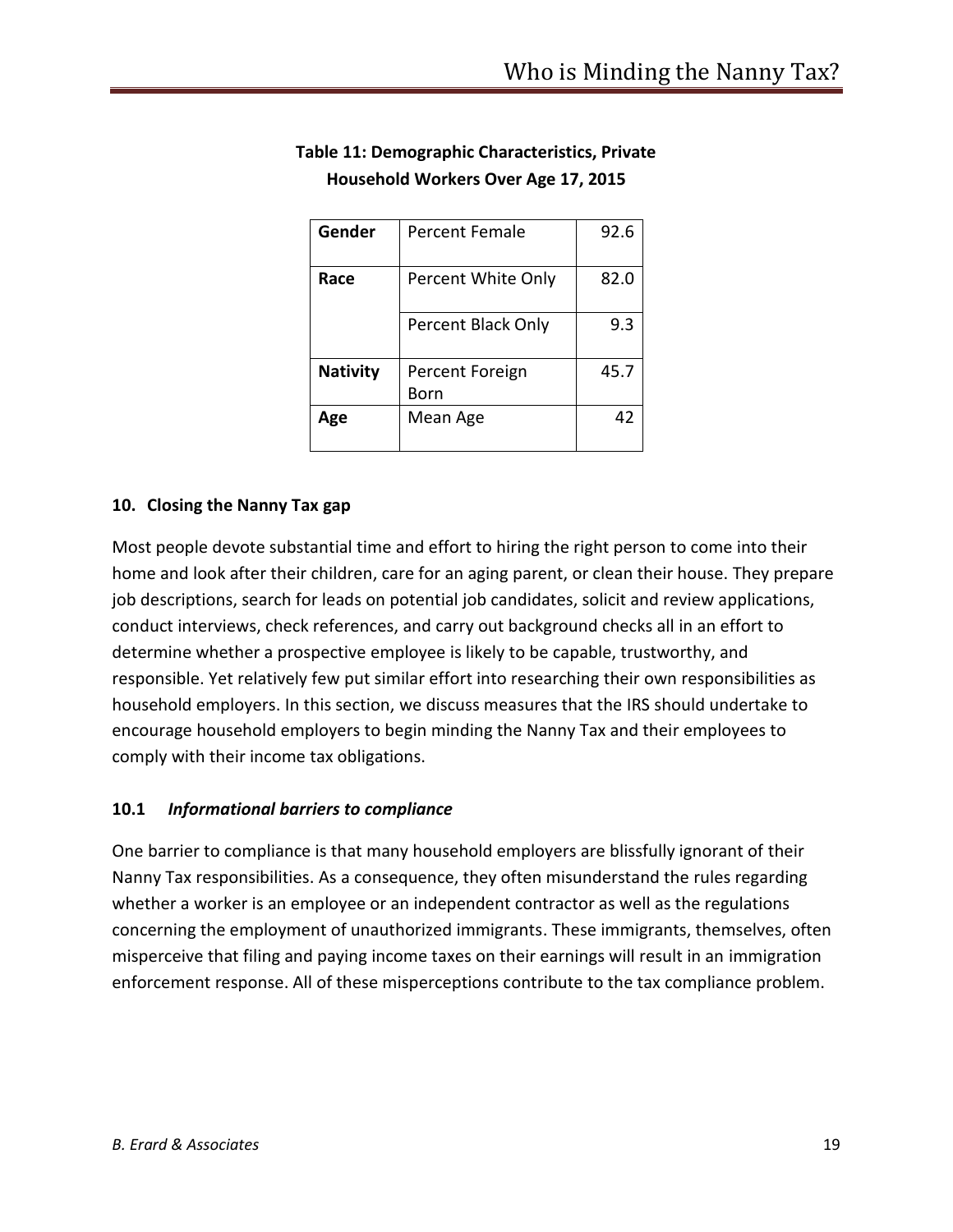#### **Misconceptions regarding employment status**

Frequently, employers mistakenly assume that their domestic workers are self-employed independent contractors and that they therefore have no responsibility to file information returns or collect and remit payroll taxes on their behalf. Many domestic employees also incorrectly assume that they are self-employed, although they may not fully understand or fulfill the tax requirements that accompany self-employment status. In fact, over 60% of the workers that have been classified as private household employees in the 2015 American Community Survey have actually identified themselves as self-employed.

Much of this confusion is attributable to the lack of clear and well-publicized guidelines. Although portions of the available IRS publications on household employment are sufficiently clear to dispel some common misconceptions regarding employer and employee rights and responsibilities, other portions are so vaguely written that even a highly compliance-oriented individual might come to the wrong conclusion about whether a household worker is actually an employee. Consider, for example, the guidance provided in the IRS bulletin for Tax Topic Number 756 (*Employment Taxes for Household Employees*) that is provided on its website (Internal Revenue Service, 2018b). The first portion of this document addresses the distinction between a household employee and an independent contractor:

> "Household employees include housekeepers, maids, babysitters, gardeners, and others who work in or around your private residence as your employee. Repairmen, plumbers, contractors, and other business people who provide their services as independent contractors, are not your employees. Household workers are your employees if you can control not only the work they do but also how they do it."

One might (correctly) reason from this brief description that, since domestic workers who are hired by a homeowner are generally subject to the homeowner's supervision and guidance, they should in most cases be classified as employees. However, some household employers who give their domestic workers relatively free reign in performing their duties might be led to conclude from this brief description that their workers are not employees, but are instead selfemployed independent contractors. Surprisingly, this is the full extent of the guidance that is provided in this tax topic bulletin on this vital and commonly misunderstood issue. Even more remarkably, the reader is not even referred to another information source for further details on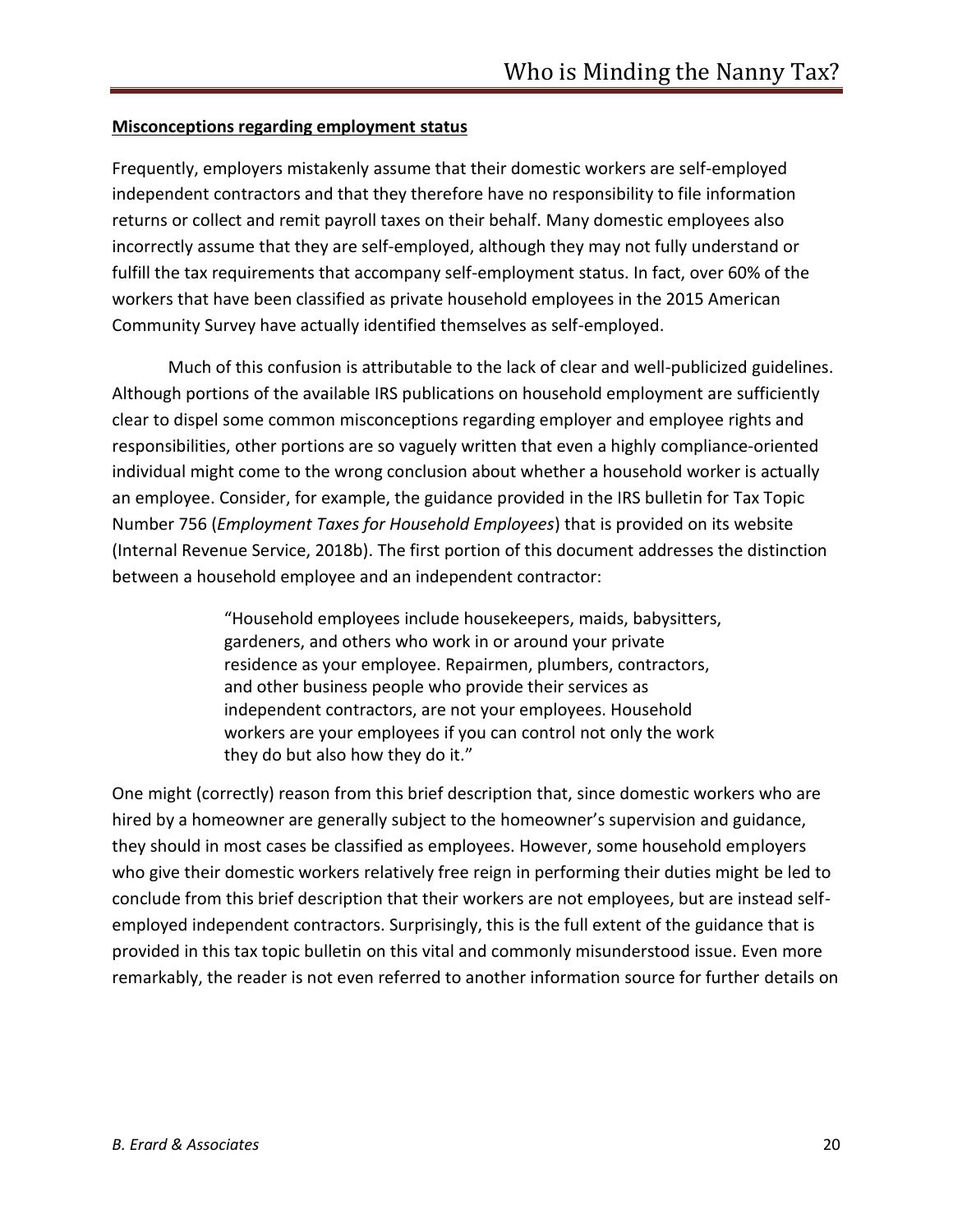how to effectively apply this principle to conclusively determine whether a household worker is actually an employee. $^{21}$ 

A somewhat more detailed, but still inadequate, treatment of this issue is provided in IRS Publication 926 (*Household Employer's Tax Guide*; IRS, 2018a). To the IRS' credit, this publication does address several common misconceptions regarding the employment status of domestic workers. For instance, it clarifies that the Nanny Tax applies to part-time as well as full-time employees, and it remains applicable regardless of the terms of payment (hourly, daily, weekly, or by the job). When employers hire their caregivers through an agency, they sometimes incorrectly assume that the agency will serve as the employer. While some home care agencies do actually oversee caregivers and act as their direct employers, the services of many placement agencies and registries are limited to referrals and other non-supervisory tasks (such as background screening). In such cases, the household serves as the direct employer of the caregiver, not the placement agency or registry. Publication 926 properly cautions that one may have a Nanny Tax responsibility even if the domestic worker was hired through an agency or a list provided by an agency or association.

Unfortunately, Publication 926 is much less definitive when it comes to explaining how one can distinguish a household employee from an independent contractor. While it does provide some clarity with respect to a couple of common household employment situations, it fails to resolve ambiguity and confusion in many others. As with the *Employment Taxes for Household Employees* bulletin, Publication 926 emphasizes the common law principle that a domestic worker is one's employee if "you can control not only what work is done, but how it is done" (p. 3). However, this publication goes a bit further by also illustrating the application of this principle to a couple of hypothetical scenarios. One scenario concerns a household worker who performs both babysitting and light housework services. In this scenario, the worker is provided with specific instructions on how to perform her duties as well as equipment and supplies to do the work. This combined provision of specific instructions, equipment, and supplies by the employer is presented as evidence of control over both what work is to be performed and how it is to be performed. The worker in this scenario is therefore identified as a household employee. While this example is adequate to clarify the employment status of many typical caregivers that are hired by households, it does not resolve the uncertainty regarding employment status in many other cases. For instance, suppose that the worker in this

<sup>&</sup>lt;sup>21</sup> The remainder of this IRS tax topic bulletin covers the filing and remittance responsibilities of household employers, which presumably will be read only if the employer has concluded that its domestic worker is actually an employee. In these sections, the reader is referred to Publication 926 and certain other IRS publications for additional details on these requirements. However, it is a rather remarkable oversight that a similar reference to a more detailed information source is not provided in the portion of the bulletin that concerns the vital issue of employment status.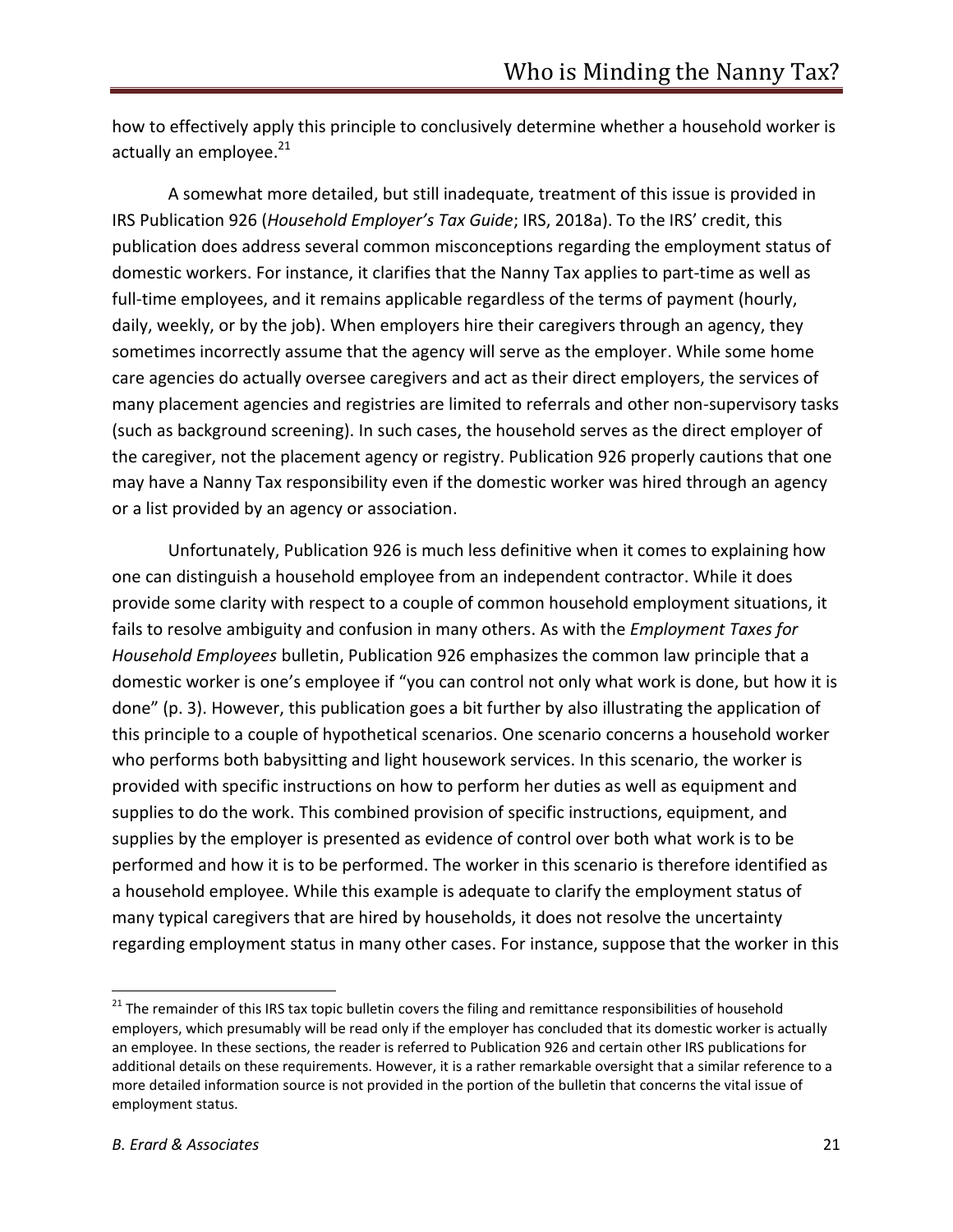example was not asked to do any babysitting but just light housekeeping. If the housekeeper brought her own equipment (vacuum, cleaning supplies, etc.) and only received limited instructions about what was needed, would this be sufficient to classify her as self-employed? What if we were to change this example so that she used the homeowner's vacuum but brought her own cleaning supplies? Does the vacuum alone imply that she is an employee? One cannot be sure based on the information provided.

As an illustration of a household worker that is not an employee, Publication 926 introduces a second scenario involving an individual who operates a lawn care business and offers his services to the general public. This individual provides his own tools and supplies, and he hires helpers to assist with the work. In this case we learn that neither this individual nor his helpers are household employees. Although this example clarifies employment status under a fairly typical lawn service situation, it does little to remove uncertainty regarding other common situations. For instance, suppose that the lawn care provider did not hire additional helpers, would he still be an independent contractor? How about if he provided his own gas and oil but used the homeowner's lawnmower or blower? One cannot be sure based on the information that has been provided.

Those who remain confused about what constitutes an employer-employee relationship after reading Publication 926 are referred to sections 1 and 2 of IRS Publication 15-A (*Supplemental Employer's Tax Guide*, IRS, 2017a). In Section 1 of this guide, we learn that it does not matter whether you actually control how the work is done, so long as you have a right to do so:

> "An individual is generally your employee if you have the right to control what will be done and how it will be done. This is so even when you give the employee freedom of action. What matters is that you have the right to control the details of how the services are performed." (p. 5)

This is an important distinction, because it means that a domestic worker is deemed to be an employee so long as one has the authority to give explicit instructions, regardless of whether any explicit instructions are actually provided. The failure to explain this distinction in the previously discussed tax publications could lead some household employers to wrongly assume that their domestic helpers are independent contractors; consider, for instance, the aforementioned example of household employers who elect to give their domestic workers relatively free reign in carrying out their duties.

Section 2 of this supplemental guide describes various factors that should be taken into account when assessing the degree to which a worker is subject to behavioral control (such as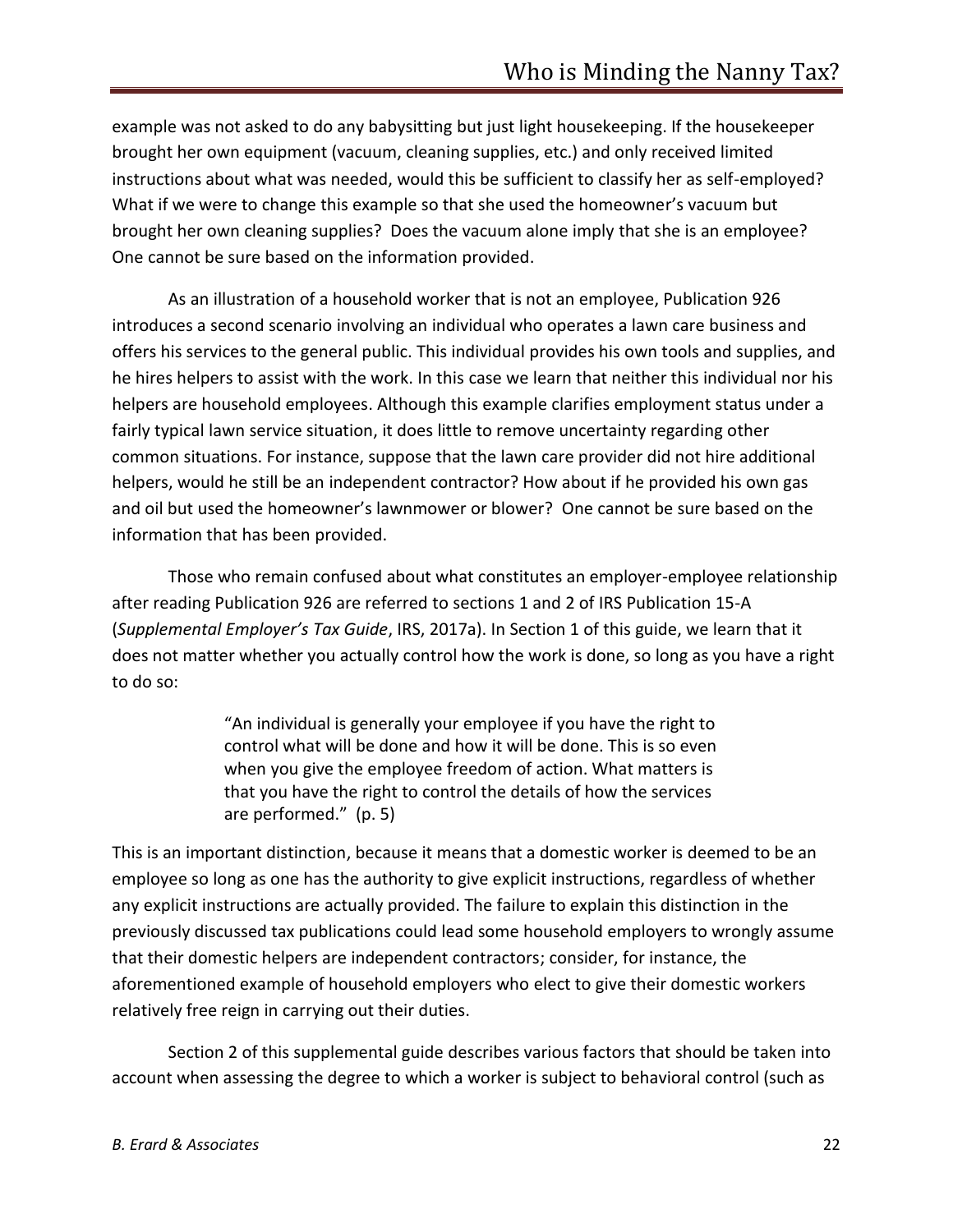whether the worker is told what tools to use or what hours to work) or financial control (such as whether the worker has made a significant investment in tools and equipment or has an opportunity to realize a profit). In addition, there is a discussion of relevant indicators of the type of relationship between the parties, such as the presence of a contract that specifies the terms of the relationship, the presence of employee-type benefits (such as sick pay or vacation pay), or whether the engagement is for a specified period or indefinite. To illustrate how to apply these factors to assess whether a worker is an employee, a number of examples are provided. Notably, however, not a single one of them concerns the case of a domestic worker. Moreover, the limited discussion of the presence of a contract as a relevant factor in assessing employment status might feed into the commonly held misconception that a household employer can legally dodge the Nanny Tax simply by executing a contract that designates the employee as an independent contractor. Therefore, even this more detailed publication falls short of providing household employers with clear and adequate guidance regarding what constitutes an employer-employee relationship.

From the perspective of the IRS, it seems as though the employment status of domestic workers actually has been a largely settled issue for quite some time. For instance, during the Congressional hearings that led to the introduction of Schedule H (Proposals to simplify, 1993), Maurice Washburn, the Compliance 2000 Executive of the IRS at that time, testified that domestic workers are almost always employees of the person in whose home they perform services, because that person "almost invariably" has the right to direct and control the performance of those services (p. 38). The one exception he notes is when a business organization, such as a commercial housecleaning company, has the right to direct and control how the services are carried out, in which case the housecleaning company is the employer, not the homeowner. Observe that the domestic worker is classified as an employee under both of these scenarios, not as an independent contractor. Assuming that this continues to be the position of the IRS today, it is puzzling that this position is not plainly stated in the IRS publications on this topic. The failure of the IRS to stake out a clear position on the employment status of household workers in its publications invites confusion and contributes to the ongoing compliance problems.

The IRS does offer one way to obtain clarity on a domestic worker's employment status. Either the household employer or the worker can file IRS Form SS-8 (*Determination of Worker Status for Purposes of Federal Employment Taxes and Income Tax Withholding*) to request a determination of the worker's employment status . Unfortunately, however, this form was designed rather generically in the context of a firm that hires a worker, which makes it rather confusing for households and domestic workers to complete. In addition, a filer can expect it to take at least six months before a determination is provided by the IRS (Internal Revenue Service, 2017b). Still, this is a valuable service that many household employers and domestic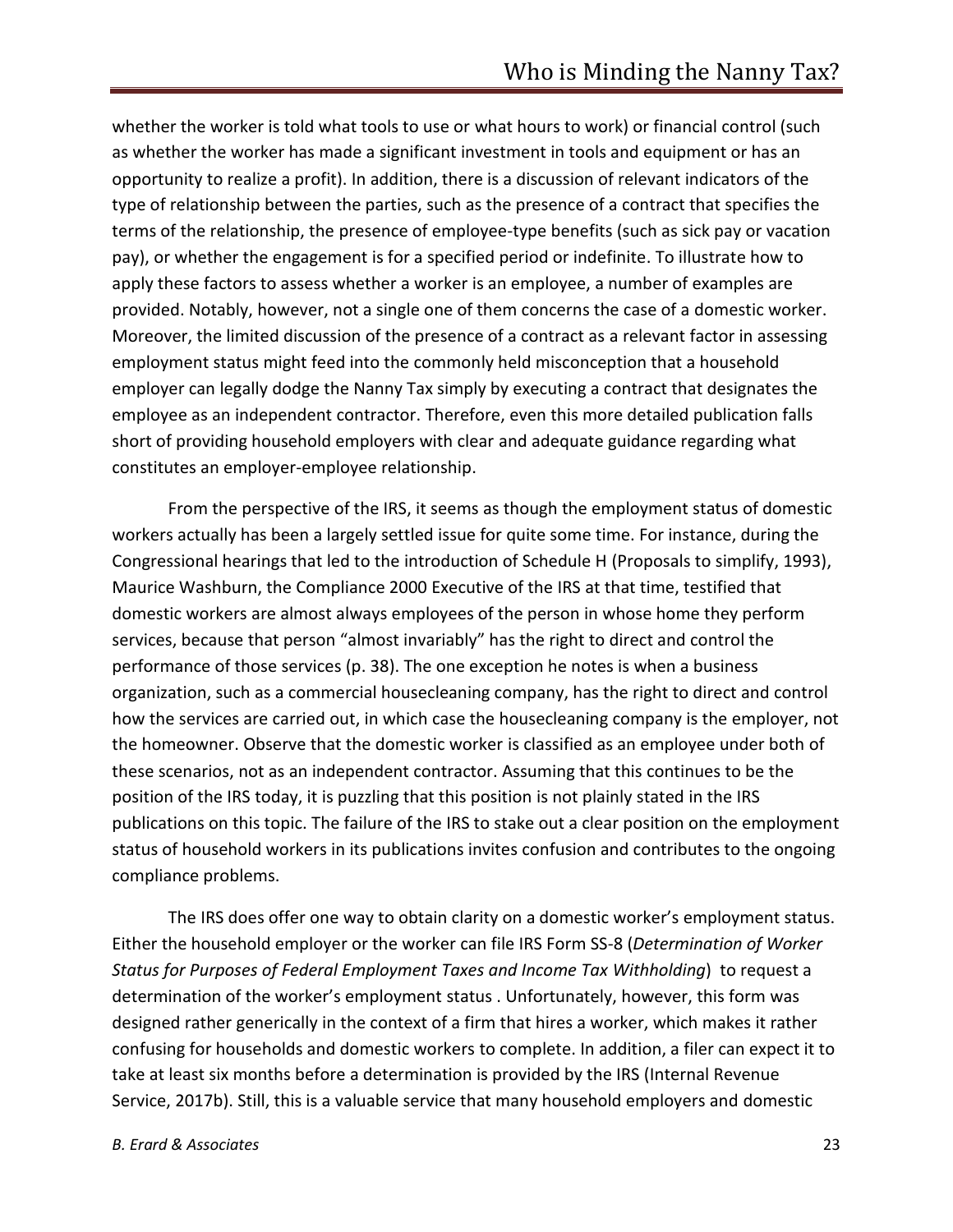workers could benefit from. However, the IRS does not publicize its availability in the *Employment Taxes for Household Employees* bulletin or even in Publication 926, which are the two main publications that focus on household employment. (There is, at least, a brief mention of the service on p. 8 of the *Supplemental Employer's Tax Guide*). Of course, many household employers and employees would not have any need for this service in the first place if these publications were revised to provide clearer guidance on this issue.

#### **Misunderstanding of regulations concerning unauthorized immigrants**

Beyond the misconceptions regarding the employment status of household workers, there is also substantial confusion surrounding the employment of unauthorized immigrants. Unauthorized immigrants are estimated to represent only about 5% of the overall U.S. workforce, but they account for approximately 22% of all private household workers (Passel & Cohn, 2016), which means that the household workplace is an area where all of the various labor market and social issues surrounding the topic of illegal immigration come to a head. Many household employers rely on a "don't ask, don't tell" policy when hiring unauthorized immigrants, hoping that ignorance of their work authorization status will shield them from any legal repercussions. In fact, though, household employers are legally obliged to verify a prospective employee's eligibility to work and to complete USCIS Form I-9 (*Employer Eligibility Verification*) prior to making a hire.<sup>22</sup> As for household employers who do knowingly hire unauthorized domestic workers, there is often a misconception that the lack of legal work authorization exempts them from payroll tax requirements.

Many unauthorized immigrants fear that the payment of income and payroll taxes will trigger an immigration enforcement response. In fact, though, the IRS maintains the confidentiality of taxpayer records and issues Individual Taxpayer Identification Numbers (ITINs) to undocumented workers upon request in order to facilitate the filing and payment of taxes. Although unauthorized immigrants are not eligible for many social and tax-related benefits, such as Medicare, Social Security, or the Earned Income Credit, tax records provide documentation of their earnings history, which is needed when attempting to rent an apartment, purchase a car, qualify for a mortgage, or secure a personal loan. In addition, if a previously unauthorized worker later receives work authorization and is issued a Social Security Number, that worker can receive credit for the past Social Security contributions that were made during the period of unauthorized employment. Furthermore, should an unauthorized immigrant find herself before an immigration judge, a history of filing and paying taxes may improve the chances of a favorable adjudication (Blanco, 2017).

<sup>&</sup>lt;sup>22</sup> These requirements are clearly explained in Publication 926 IRS (2018b, p. 3); however, employers of potentially unauthorized immigrants may not be inclined to seek out published guidance on this issue.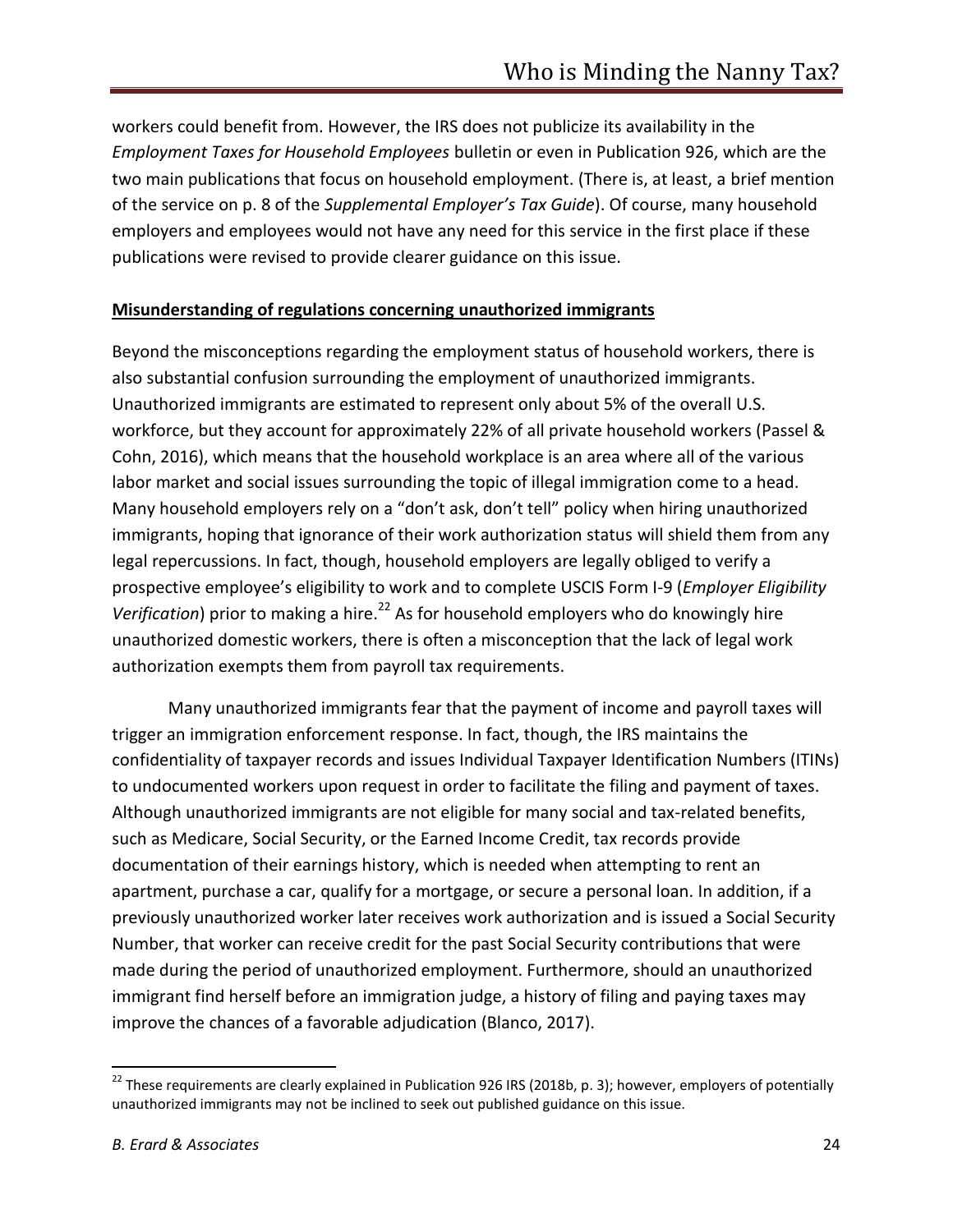#### **10.2 Addressing the knowledge gap**

Clearly, then, the Nanny Tax gap is partly attributable to a knowledge gap. The IRS can help to close this knowledge gap by devoting more resources towards educating household employers and their employees about their rights and responsibilities. Much as the IRS has done for other tax issues associated with substantial compliance problems, such as the Earned Income Credit, it should engage in:

- Targeted information campaigns;
- Community outreach efforts; and
- Partnerships with other stakeholders, including tax preparers, state revenue administrations, and household employee advocacy groups.

These educational efforts should address confusion regarding independent contractor status, the importance of Social Security, Medicare, and unemployment benefits to domestic workers, employer payroll tax and information reporting responsibilities, employee income tax reporting obligations, and the risks and penalties associated with noncompliance.

IRS publications on household employment should also be revised to more plainly state the Agency's position on the circumstances under which domestic workers are deemed to be household employees. Beyond improving these publications, the IRS should introduce an online application similar to the "employee/contractor decision tool" that the Australian Taxation Office makes available to its taxpayers (see https://www.ato.gov.au/calculators-andtools/employee-or-contractor/). This easy-to-use application takes the user through a series of questions that lead to a clear determination of whether a worker is an employee or an independent contractor. Provided that the user has given accurate responses to the questions, the user can then rely on this determination for tax purposes. A record of the responses and the resulting determination can be downloaded by the user to demonstrate due diligence in the event of an audit. Such an application would be relatively inexpensive for the IRS to develop and maintain, and it would serve as a fast, easy, and immensely helpful means for household employers and domestic workers to resolve their uncertainty over the employee-independent contractor issue.

As discussed previously in Subsection 10.1, the IRS position on household workers that was shared during the 1993 Congressional hearings on the Nanny Tax was that these workers are almost always employees of the person in whose home they perform services. Assuming that this remains the IRS position today, it should explore working with lawmakers to establish a rebuttable presumption that an employer-employee relationship exists when a household hires a worker to perform personal services in or around the home. The burden would then be placed on the household to rebut this classification, for instance by providing evidence that the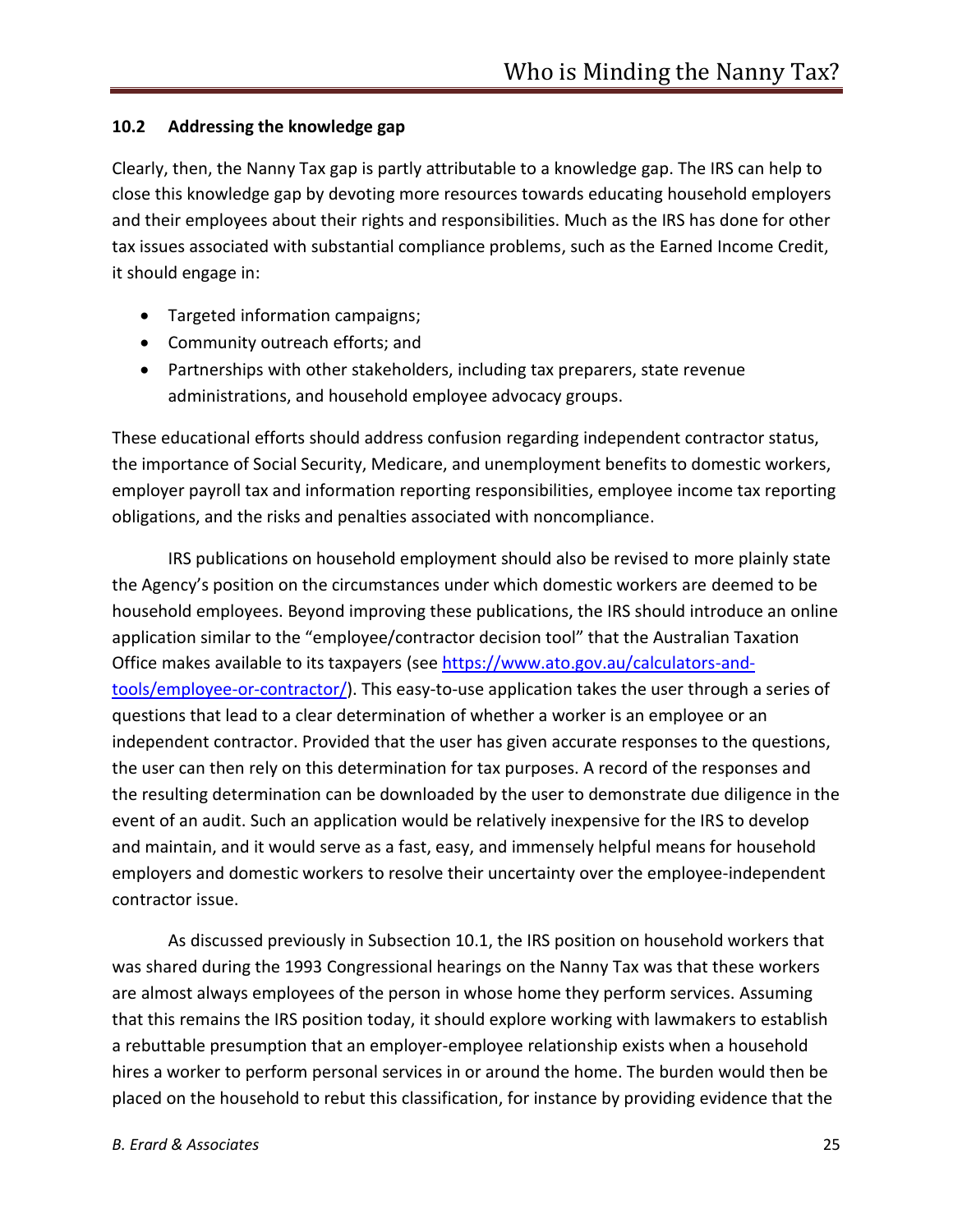worker operates or is employed by a business that has the right to control how the work is performed.

The proposed outreach efforts and information campaigns should highlight the legal requirement for household employers to verify work authorization status and the potentially severe consequences for noncompliance. To the extent that household employers continue to employ unauthorized immigrants, it is important to reassure undocumented workers that filing an income tax return will not result in an immigration enforcement response and to inform them of the various benefits of establishing a tax filing history and paying their share of taxes (building consumer credit, demonstration of law-abiding behavior to reduce the potential for deportation, etc.). The IRS should team with other stakeholders to develop and implement effective strategies for outreach and information dissemination.

#### **10.3** *Reducing compliance burdens and increasing enforcement*

Of course, the Nanny Tax gap is not entirely attributable to a knowledge gap. Many household employers are aware of their payroll tax responsibilities but choose not to comply, either because they feel that federal and state filing and remittance requirements are too burdensome or because they simply do not want to bear the added expense associated with federal and state payroll taxes. The introduction of Schedule H in 1995 did simplify compliance with federal Nanny Tax requirements to some degree. However, it did nothing to address the state-level Nanny Tax compliance burden. It would certainly be desirable for the federal and state tax administrations to explore ways to coordinate and simplify the overall compliance process. As just one example, the payroll tax reporting burden among household employers of unauthorized immigrants could be greatly simplified if the process for reporting their earnings on state and federal payroll returns was aligned.

At the same time, enhanced enforcement of payroll tax filing and remittance requirements is needed to transform the current culture of Nanny Tax noncompliance into one of compliance. Presently, even rather thorough tax audits, such as those conducted under the IRS National Research Program (NRP), fail to uncover most instances of Nanny Tax evasion. Under the NRP, a large stratified random sample of federal individual income taxpayers is audited for a given tax year. One of the purposes of this program is to measure the magnitude of tax noncompliance in the overall population with respect to the various income, deduction, and credit items on the tax return. Haskins (2010) reports that NRP audits conducted under the tax year 2001 program only succeeded in identifying a handful of household employers that had failed to file Schedule H. In fact, if one were to rely on the evidence from these audits, one would mistakenly infer that more than 98% of all required Nanny Taxes were duly reported in that year.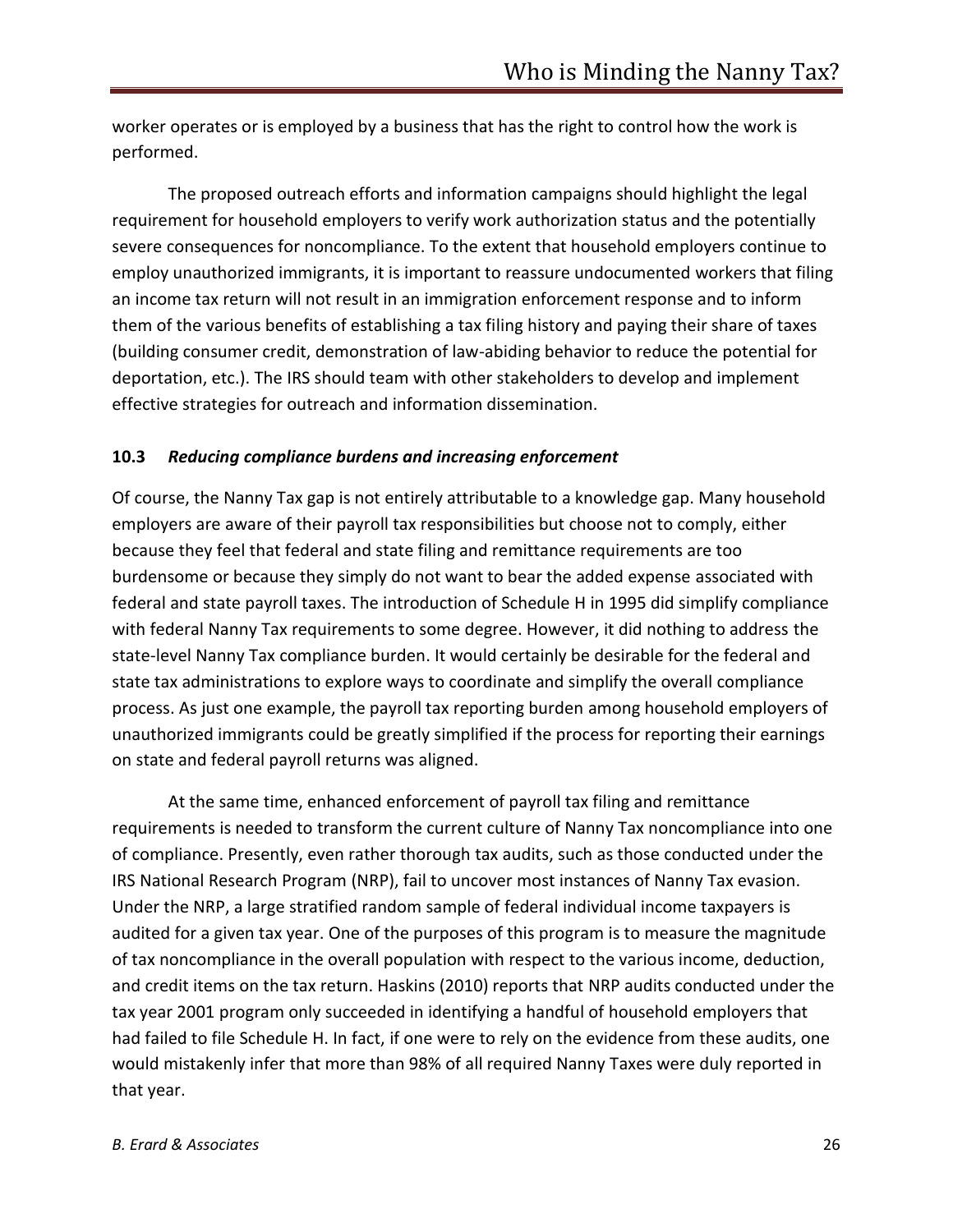Clearly, even these rather thorough audits that are specifically designed to measure noncompliance are not up to the task when it comes to Nanny Tax evasion. The IRS needs to develop more effective methods to probe for the presence of domestic workers and to apply these methods more routinely, especially when examining returns that fit the profile for Nanny Tax noncompliance; for instance, returns of dual-earner households that report dependent children but do not claim the Child and Dependent Care Credit. In short, what is needed is a well-designed "compliance campaign" along the lines of the tailored compliance campaigns that the IRS has begun rolling out to address specific large and international business compliance issues (Internal Revenue Service, 2017c). An important objective of this campaign should be to make the perceived risk of detection and punishment more salient among Nanny Tax evaders; until household employers perceive that Nanny Tax evasion will not be tolerated by the IRS, the current culture of noncompliance will persist.

Assuming that the IRS is successful in substantially improving compliance among household employers, this should help to promote greater compliance among their domestic employees as well. Once a W-2 form has been issued and payroll taxes have been reported, domestic employees have a strong incentive to file an income tax return and properly report their earnings. On the other hand, it is not always the employer that drives the compliance decision; household workers sometimes insist on being paid under the table. Therefore, an effective compliance campaign must focus on promoting buy-in among domestic workers as well as household employers.

Sometimes amnesties are introduced prior to the execution of a new compliance program in order to provide noncompliant taxpayers with an opportunity to "get right" with the tax administration before they find themselves subject to stiff penalties and fines under the new regime. The IRS should consider offering an amnesty prior to the launch of a Nanny Tax compliance campaign as a potential way to encourage Nanny Tax evaders to come forward voluntarily and to ease the transition process.

Normally, employers are required to withhold income taxes from employee earnings. This measure was introduced during World War II as a means to promote the efficient collection of revenue following the massive expansion of income taxation to fund the war effort (Higgs, 2007). Since that time, it has proven to be a very effective way to ensure tax compliance. The IRS estimates that 99 percent of all wages are properly reported by filers of individual income tax returns (Internal Revenue Service, 2016). Under the current Nanny Tax regulations, however, household employers are not required to withhold income taxes from their employees' pay. When taxes on one's earnings are not withheld, compliance-minded taxpayers face the prospect of having to make regular estimated tax payments on their own or else risk experiencing hefty tax obligations (and, potentially late-payment penalties) that they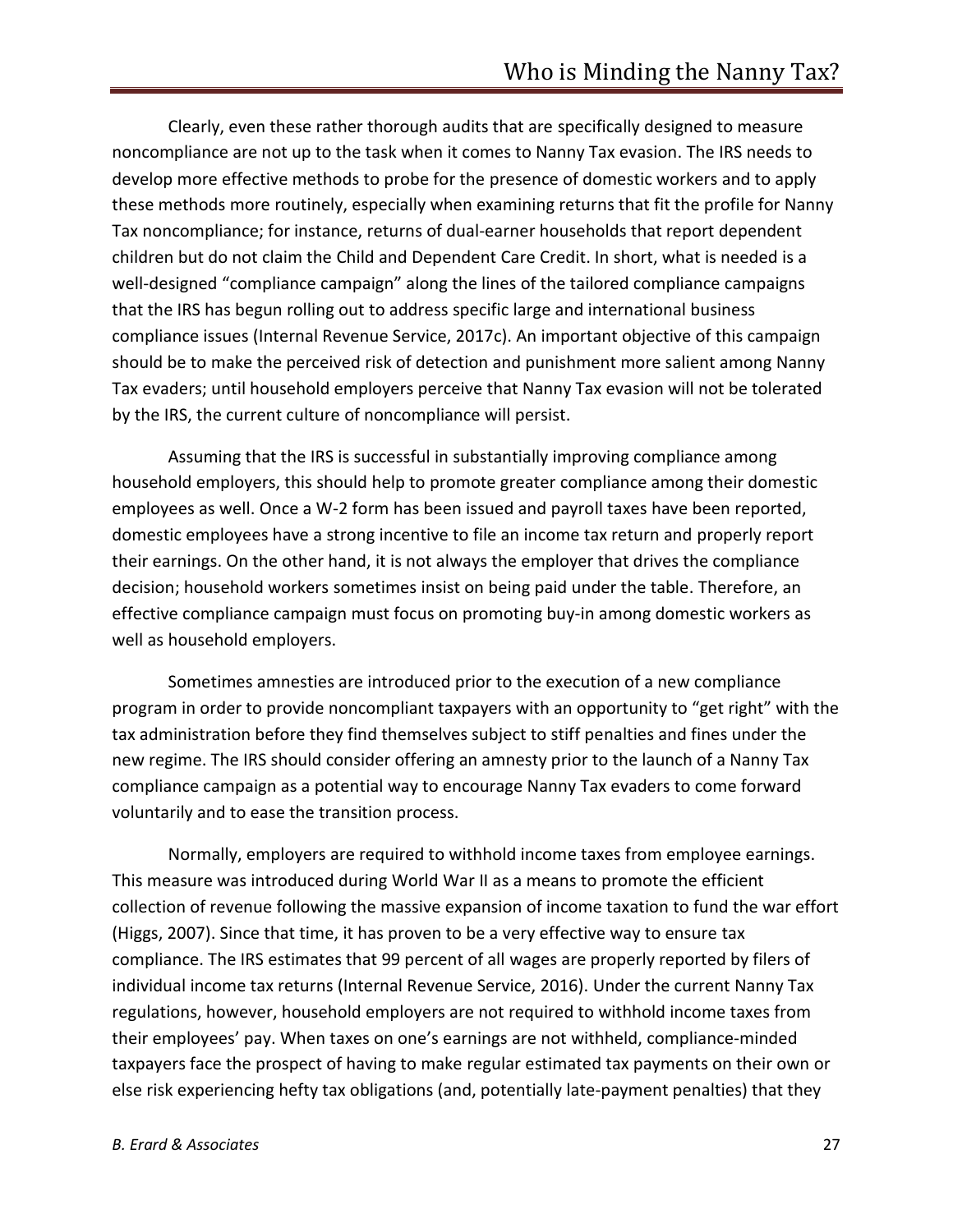may not be equipped to pay when they file their taxes in the following year. Lawmakers should consider making the withholding of income taxes mandatory for household employers, just as it is for other employers. Although this would increase the compliance burden for household employers to some degree, it would reduce the compliance burden for their employees and promote compliance with their income tax obligations.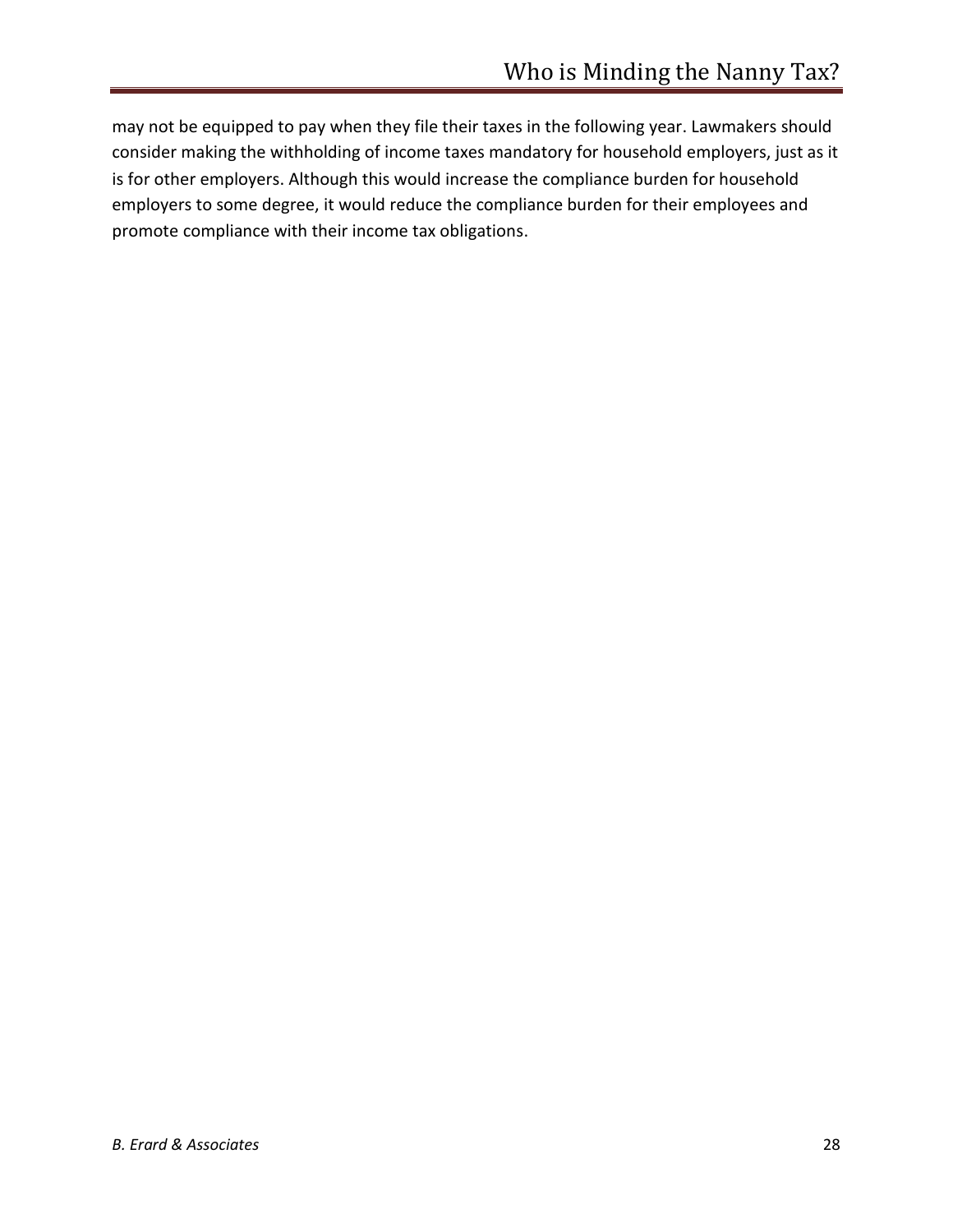#### **References**

- Blanco, O. (2017, April 19). Why undocumented immigrants pay taxes. *CNN Money.* Retrieved from http://money.cnn.com/2017/04/19/news/economy/undocumented-immigranttaxes/index.html.
- Bloomquist, K.M. & An, Z. (2006). Geographic variation in Schedule H filing rates: Why should location influence the decision to report "Nanny Taxes"? In *Proceedings of the National Tax Association 98th Annual Conference*. Washington, DC, Nov. 17-19, 2005. Retrieved from https://www.irs.gov/pub/irs-soi/05bloom.pdf.
- DeSilver, D. (2017, March 16). *Immigrants don't make up a majority of workers in any U.S. industry*. Retrieved from http://www.pewresearch.org/fact-tank/2017/03/16/ immigrants-dont-make-up-a-majority-of-workers-in-any-u-s-industry/.
- Haskins, C.B. (2010). *Household employer payroll tax evasion: An exploration based on IRS data and on interviews with employers and domestic workers* (Unpublished doctoral dissertation). University of Massachusetts, Amherst, MA. Retrieved from http://scholarworks.umass.edu/cgi/viewcontent.cgi?article=1171&context=open\_acces s dissertations.
- Higgs, R. (2007, November). Wartime origins of modern income-tax withholding. *The Freeman: Ideas on Liberty.* Retrieved from https://fee.org/articles/wartime-origins-of-modernincome-tax-withholding/.
- H.R. Rep. No. 103-491, at 2 (1994, May 4). Retrieved from https://www.ssa.gov/history/pdf/ Downey%20PDFs/Social%20Security%20Domestic%20Employment%20Reform%20Act% 20of%201994.pdf.
- Internal Revenue Service. (2018a). *Topic number 756 – Employment taxes for household employees.* Washington, DC: Internal Revenue Service. Retrieved from https://www.irs.gov/businesses/small-businesses-self-employed/independentcontractor-self-employed-or-employee.
- Internal Revenue Service. (2018b). *Household employer's tax guide for use in 2018* (Publication 926). Washington, DC: Internal Revenue Service. Retrieved from https://www.irs.gov/ pub/irs-pdf/p926.pdf.
- Internal Revenue Service. (2017a). Em*ployer's supplemental tax guide* (*supplement to Employer's tax guide*) *for use in 2017* (Publication 15-A). Washington, DC: Internal Revenue Service. Retrieved from https://www.irs.gov/pub/irs-pdf/p15a.pdf.